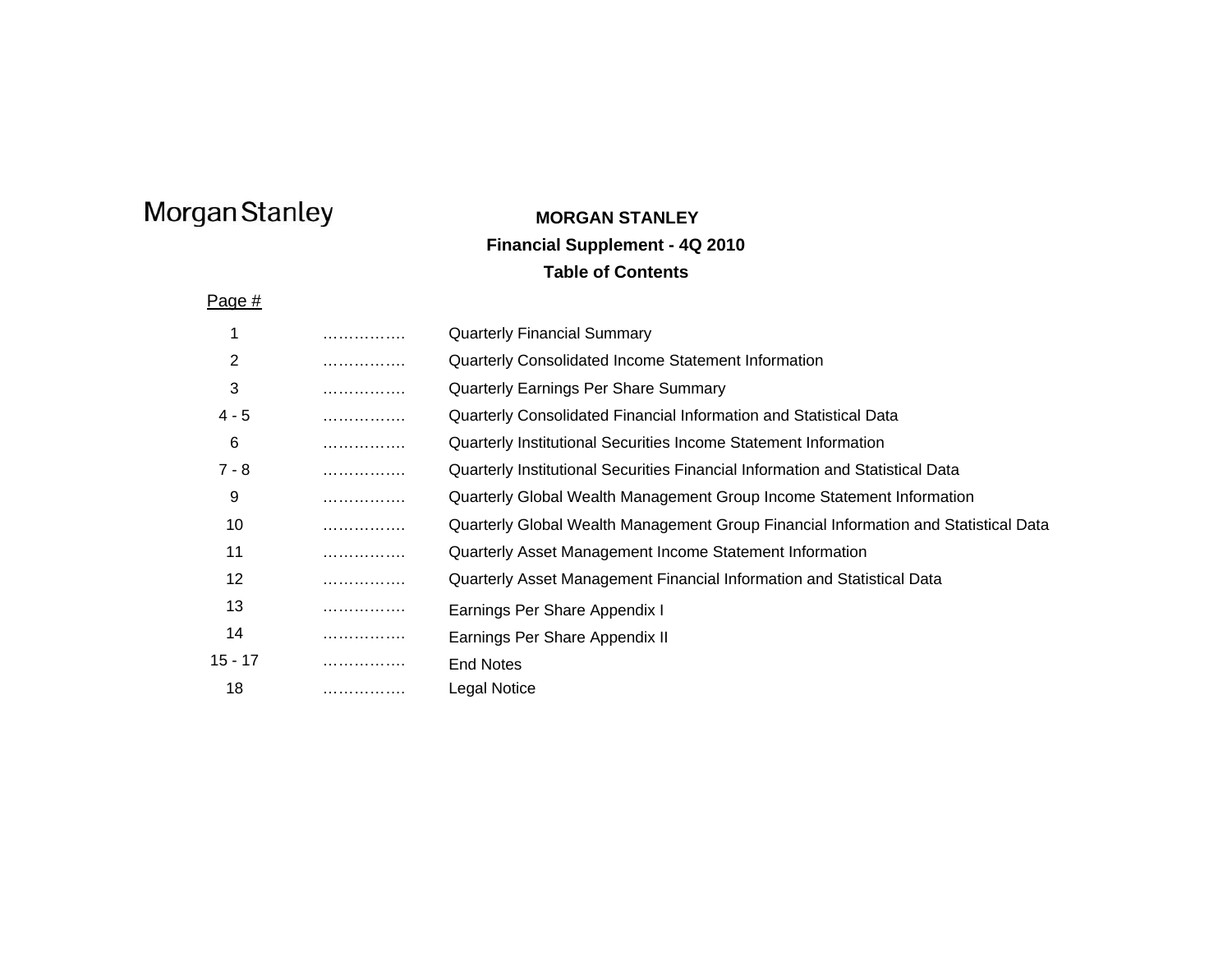#### **MORGAN STANLEY Quarterly Financial Summary (unaudited, dollars in millions)**

|                                                                  | <b>Quarter Ended</b> |              |    |               |    |              | Percentage Change From: |              | <b>Twelve Months Ended</b> | Percentage   |     |              |        |
|------------------------------------------------------------------|----------------------|--------------|----|---------------|----|--------------|-------------------------|--------------|----------------------------|--------------|-----|--------------|--------|
|                                                                  |                      | Dec 31, 2010 |    | Sept 30, 2010 |    | Dec 31, 2009 | Sept 30, 2010           | Dec 31, 2009 |                            | Dec 31, 2010 |     | Dec 31, 2009 | Change |
| Net revenues                                                     |                      |              |    |               |    |              |                         |              |                            |              |     |              |        |
| <b>Institutional Securities</b>                                  | \$                   | 3,618        | \$ | 2,895         | \$ | 3,231        | 25%                     | 12%          | \$                         | 16,366       | \$  | 12,853       | 27%    |
| Global Wealth Management Group                                   |                      | 3,353        |    | 3,104         |    | 3,139        | 8%                      | 7%           |                            | 12,636       |     | 9,390        | 35%    |
| Asset Management                                                 |                      | 858          |    | 802           |    | 510          | 7%                      | 68%          |                            | 2,723        |     | 1,337        | 104%   |
| Intersegment Eliminations                                        |                      | (22)         |    | (21)          |    | (44)         | (5%)                    | 50%          |                            | (103)        |     | (146)        | 29%    |
| Consolidated net revenues                                        |                      | 7,807        |    | 6,780         |    | 6,836        | 15%                     | 14%          |                            | 31,622       |     | 23,434       | 35%    |
| Income (loss) from continuing operations before tax              |                      |              |    |               |    |              |                         |              |                            |              |     |              |        |
| <b>Institutional Securities</b>                                  |                      | 437          | \$ | 241           | \$ | 461          | 81%                     | (5%)         | \$                         | 4,338        | \$. | 1,088        |        |
| Global Wealth Management Group                                   |                      | 390          |    | 281           |    | 231          | 39%                     | 69%          |                            | 1,156        |     | 559          | 107%   |
| Asset Management                                                 |                      | 356          |    | 279           |    | (37)         | 28%                     |              |                            | 723          |     | (653)        |        |
| Intersegment Eliminations                                        |                      |              |    |               |    | (2)          | $\sim$                  |              |                            | (15)         |     | (11)         | (36%)  |
| Consolidated income (loss) from continuing operations before tax |                      | .183         | \$ | 801           |    | 653          | 48%                     | 81%          |                            | 6,202        |     | 983          |        |
| Income (loss) applicable to Morgan Stanley                       |                      |              |    |               |    |              |                         |              |                            |              |     |              |        |
| <b>Institutional Securities</b>                                  |                      | 533          | \$ | 99            | \$ | 418          |                         | 28%          | - \$                       | 3,747        |     | 1,393        | 169%   |
| Global Wealth Management Group                                   |                      | 166          |    | 144           |    | 29           | 15%                     | <b>*</b>     |                            | 519          |     | 283          | 83%    |
| Asset Management                                                 |                      | 168          |    | 71            |    | 16           | 137%                    |              |                            | 210          |     | (388)        |        |
| Intersegment Eliminations                                        |                      |              |    |               |    | (3)          | $\sim$                  | $\star$      |                            | (12)         |     | (8)          | (50%)  |
| Consolidated income (loss) applicable to Morgan Stanley          |                      | 867          |    | 314           |    | 460          | 176%                    | 88%          |                            | 4,464        |     | 1,280        |        |

Notes: - Results include Morgan Stanley Smith Barney (MSSB) effective from May 31, 2009.

- Results for the quarters ended Dec 31, 2010, Sept 30, 2010 and Dec 31, 2009 include positive (negative) revenue of \$(0.9) billion, \$(0.7) billion and \$(0.6) billion, respectively, related to the movement in Morgan Stanley's credit spreads on certain long-term debt. The twelve months ended Dec 31, 2010 and Dec 31, 2009 include positive (negative) revenue of \$(0.9) billion and \$(5.5) billion, respectively, related to the movement in Morgan Stanley's credit spreads on certain long-term debt.

- Income (loss) applicable to Morgan Stanley represents consolidated income (loss) from continuing operations applicable to Morgan Stanley before gain (loss) from discontinued operations. - Refer to Legal Notice on page 18.

### 1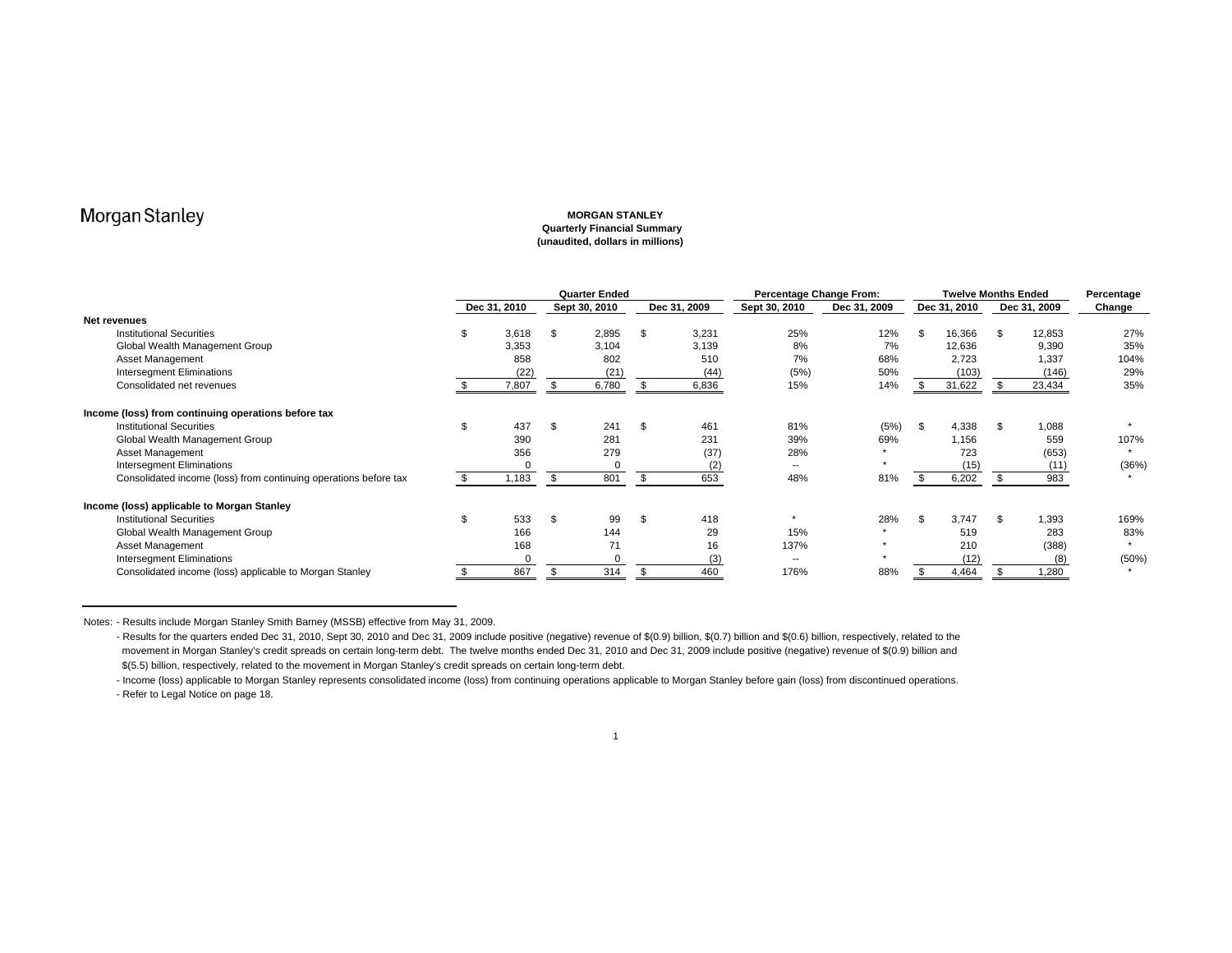#### **MORGAN STANLEY Quarterly Consolidated Income Statement Information (unaudited, dollars in millions)**

|                                                                  | <b>Quarter Ended</b> |              |    |               |                | Percentage Change From: |               |              | <b>Twelve Months Ended</b> |              | Percentage   |              |           |
|------------------------------------------------------------------|----------------------|--------------|----|---------------|----------------|-------------------------|---------------|--------------|----------------------------|--------------|--------------|--------------|-----------|
|                                                                  |                      | Dec 31, 2010 |    | Sept 30, 2010 |                | Dec 31, 2009            | Sept 30, 2010 | Dec 31, 2009 |                            | Dec 31, 2010 |              | Dec 31, 2009 | Change    |
| Revenues:                                                        |                      |              |    |               |                |                         |               |              |                            |              |              |              |           |
| Investment banking                                               | \$                   | 1,761        | \$ | 1,221         | \$             | 1,673                   | 44%           | 5%           | \$                         | 5,122        | \$           | 5,020        | 2%        |
| Principal transactions:                                          |                      |              |    |               |                |                         |               |              |                            |              |              |              |           |
| Trading                                                          |                      | 854          |    | 1,441         |                | 1,173                   | (41%)         | (27%)        |                            | 9,406        |              | 7,722        | 22%       |
| Investments                                                      |                      | 688          |    | 820           |                | 146                     | (16%)         |              |                            | 1,825        |              | (1,034)      |           |
| Commissions                                                      |                      | 1,311        |    | 1,068         |                | 1,247                   | 23%           | 5%           |                            | 4,947        |              | 4,233        | 17%       |
| Asset management, distribution and admin. fees                   |                      | 2,080        |    | 1,940         |                | 1,974                   | 7%            | 5%           |                            | 7,957        |              | 5,884        | 35%       |
| Other                                                            |                      | 861          |    | 187           |                | 62                      |               |              |                            | 1,501        |              | 837          | 79%       |
| Total non-interest revenues                                      |                      | 7,555        |    | 6,677         |                | 6,275                   | 13%           | 20%          |                            | 30,758       |              | 22,662       | 36%       |
| Interest income                                                  |                      | 1,944        |    | 1,851         |                | 1,754                   | 5%            | 11%          |                            | 7,278        |              | 7,477        | (3%)      |
| Interest expense                                                 |                      | 1,692        |    | 1,748         |                | 1,193                   | (3%)          | 42%          |                            | 6,414        |              | 6,705        | (4% )     |
| Net interest                                                     |                      | 252          |    | 103           |                | 561                     | 145%          | (55%)        |                            | 864          |              | 772          | 12%       |
| Net revenues                                                     |                      | 7,807        |    | 6,780         |                | 6,836                   | 15%           | 14%          |                            | 31,622       |              | 23,434       | 35%       |
| Non-interest expenses:                                           |                      |              |    |               |                |                         |               |              |                            |              |              |              |           |
| Compensation and benefits                                        |                      | 4,061        |    | 3,685         |                | 3,760                   | 10%           | 8%           |                            | 16,048       |              | 14,434       | 11%       |
| Non-compensation expenses:                                       |                      |              |    |               |                |                         |               |              |                            |              |              |              |           |
| Occupancy and equipment                                          |                      | 380          |    | 399           |                | 416                     | (5%)          | (9%)         |                            | 1,570        |              | 1,542        | 2%        |
| Brokerage, clearing and exchange fees                            |                      | 380          |    | 332           |                | 390                     | 14%           | (3%)         |                            | 1,431        |              | 1,190        | 20%       |
| Information processing and communications                        |                      | 442          |    | 412           |                | 421                     | 7%            | 5%           |                            | 1,665        |              | 1,372        | 21%       |
| Marketing and business development                               |                      | 161          |    | 134           |                | 153                     | 20%           | 5%           |                            | 582          |              | 501          | 16%       |
| Professional services                                            |                      | 560          |    | 460           |                | 531                     | 22%           | 5%           |                            | 1,911        |              | 1,597        | 20%       |
| Other                                                            |                      | 640          |    | 557           |                | 512                     | 15%           | 25%          |                            | 2,213        |              | 1,815        | 22%       |
| Total non-compensation expenses                                  |                      | 2,563        |    | 2,294         |                | 2,423                   | 12%           | 6%           |                            | 9,372        |              | 8,017        | 17%       |
| Total non-interest expenses                                      |                      | 6,624        |    | 5,979         |                | 6,183                   | 11%           | 7%           |                            | 25,420       |              | 22,451       | 13%       |
| Income (loss) from continuing operations before taxes            |                      | 1,183        |    | 801           |                | 653                     | 48%           | 81%          |                            | 6,202        |              | 983          |           |
| Income tax provision / (benefit) from continuing operations      |                      | 86           |    | (23)          |                | 40                      | $\star$       | 115%         |                            | 739          |              | (341)        |           |
| Income (loss) from continuing operations                         |                      | 1,097        |    | 824           |                | 613                     | 33%           | 79%          |                            | 5,463        |              | 1,324        |           |
| Gain (loss) from discontinued operations after tax               |                      | (31)         |    | (183)         |                | 157                     | 83%           | $\star$      |                            | 239          |              | 82           | 191%      |
| Net income (loss)                                                | \$                   | 1,066        | Ŝ. | 641           | s.             | 770                     | 66%           | 38%          | \$                         | 5,702        | \$           | 1,406        | $\bullet$ |
| Net income (loss) applicable to non-controlling interests        |                      | 230          |    | 510           |                | 153                     | (55%)         | 50%          |                            | 999          |              | 60           |           |
| Net income (loss) applicable to Morgan Stanley                   |                      | 836          |    | 131           |                | 617                     | $\bullet$     | 35%          |                            | 4,703        |              | 1,346        | $\bullet$ |
| Preferred stock dividend / Other                                 | $\frac{3}{3}$        | 236          | \$ | 222           | $$\mathbb{S}$$ | 241                     | 6%            | (2%)         | $\,$                       | 1,109        | $\,$         | 2,253        | (51%)     |
| Earnings (loss) applicable to Morgan Stanley common shareholders |                      | 600          | \$ | (91)          | \$             | 376                     |               | 60%          | $\mathfrak s$              | 3,594        | $\mathbb{S}$ | (907)        |           |
| Amounts applicable to Morgan Stanley:                            |                      |              |    |               |                |                         |               |              |                            |              |              |              |           |
| Income (loss) from continuing operations                         |                      | 867          |    | 314           |                | 460                     | 176%          | 88%          |                            | 4,464        |              | 1,280        |           |
| Gain (loss) from discontinued operations after tax               |                      | (31)         |    | (183)         |                | 157                     | 83%           |              |                            | 239          |              | 66           |           |
| Net income (loss) applicable to Morgan Stanley                   | \$                   | 836          | \$ | 131           | \$             | 617                     |               | 35%          | \$                         | 4,703        | \$           | 1,346        |           |
| Pre-tax profit margin                                            |                      | 15%          |    | 12%           |                | 10%                     |               |              |                            | 20%          |              | 4%           |           |
| Compensation and benefits as a % of net revenues                 |                      | 52%          |    | 54%           |                | 55%                     |               |              |                            | 51%          |              | 62%          |           |
| Non-compensation expenses as a % of net revenues                 |                      | 33%          |    | 34%           |                | 35%                     |               |              |                            | 30%          |              | 34%          |           |
| Effective tax rate from continuing operations                    |                      | 7.3%         |    |               |                | 6.1%                    |               |              |                            | 11.9%        |              |              |           |

Notes: - Results include MSSB effective from May 31, 2009.

- Pre-tax profit margin is a non-GAAP financial measure that the Firm considers to be a useful measure that the Firm and investors use to assess operating performance. Percentages represent income from continuing operations before income taxes as a percentage of net revenues.

- Preferred stock dividend / Other includes allocation of earnings to Participating Restricted Stock Units (RSUs) and China Investment Corporation (CIC) equity units.

<sup>-</sup> For the quarter ended December 31, 2010, discontinued operations primarily included charges related to the Firm's investment in Revel Entertainment Group, LLC (Revel). For the twelve months ended December 31, 2010, discontinued operations primarily included a gain of \$775 million related to a legal settlement with Discover Financial Services and a net gain of approximately \$570 million related to the sale and charges related to the Firm's investment in the retail asset management business, including Van Kampen, partly offset by a loss of \$1.2 billion related to a reduction in the carrying value of the Firm's investment in Revel and other related costs, including operating expenses.

<sup>-</sup> The quarter ended December 31, 2010 included a discrete tax gain of approximately \$95 million associated with the repatriation of non-U.S. earnings at a cost lower than originally estimated. Excluding this discrete tax gain, the effective tax rate for the quarter would have been 15.3%. The full year ended December 31, 2010 included discrete tax gains of approximately \$1.0 billion. Excluding these gains, the effective tax rate for the full year would have been 28.0%.

<sup>-</sup> Refer to Legal Notice on page 18.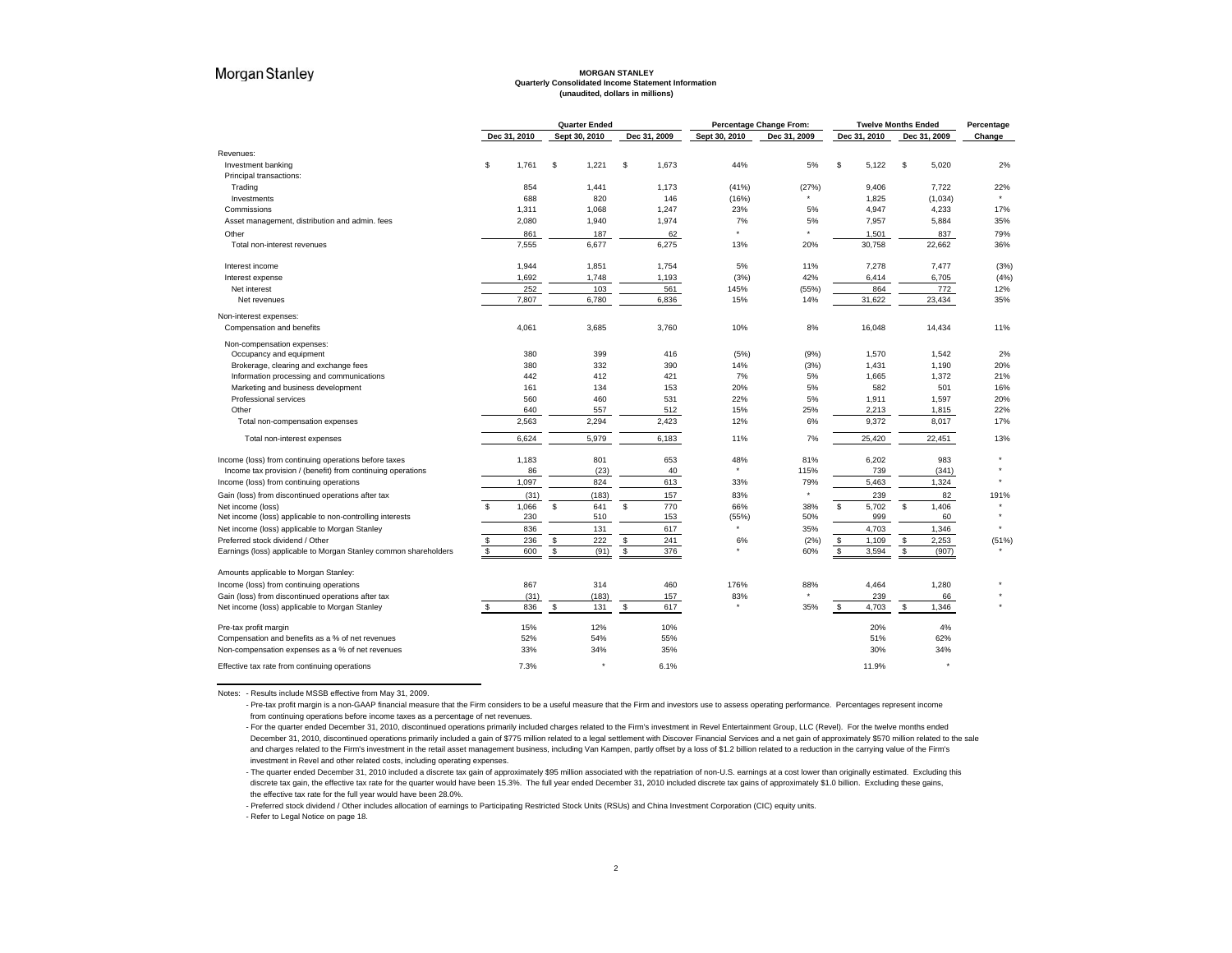#### **MORGAN STANLEY Earnings Per Share (unaudited, in millions, except for per share data)**

|                                                                                                                                                                       | <b>Quarter Ended</b> |               |    |                     |    |                         | <b>Twelve Months Ended</b> |                   |     |                            |  |
|-----------------------------------------------------------------------------------------------------------------------------------------------------------------------|----------------------|---------------|----|---------------------|----|-------------------------|----------------------------|-------------------|-----|----------------------------|--|
|                                                                                                                                                                       | Dec 31, 2010         |               |    | Sept 30, 2010       |    | Dec 31, 2009            |                            | Dec 31, 2010      |     | Dec 31, 2009               |  |
| Income (loss) from continuing operations                                                                                                                              |                      | 1,097         |    | 824                 |    | 613                     |                            | 5,463             |     | 1,324                      |  |
| Net income (loss) from continuing operations applicable to non-controlling interest                                                                                   |                      | 230           |    | 510                 |    | 153                     |                            | 999               |     | 44                         |  |
| Income from continuing operations applicable to Morgan Stanley                                                                                                        |                      | 867           |    | 314                 |    | 460                     |                            | 4.464             |     | 1,280                      |  |
| Less: Preferred Dividends                                                                                                                                             |                      | (221)         |    | (220)               |    | (221)                   |                            | (881)             |     | (2, 243)                   |  |
| Income from continuing operations applicable to Morgan Stanley, prior to allocation of income to CIC Equity<br><b>Units and Participating Restricted Stock Units</b>  |                      | 646           |    | 94                  |    | 239                     |                            | 3,583             |     | (963)                      |  |
| <b>Basic EPS Adjustments:</b>                                                                                                                                         |                      |               |    |                     |    |                         |                            |                   |     |                            |  |
| Less: Allocation of undistributed earnings to CIC Equity Units<br>Less: Allocation of earnings to Participating Restricted Stock Units                                |                      | $\mathbf 0$   |    | $\mathbf 0$<br>(3)  |    | $\mathbf 0$             |                            | (101)<br>(108)    |     | $\mathbf 0$<br>(10)        |  |
| Earnings (loss) from continuing operations applicable to Morgan Stanley common shareholders                                                                           | S.                   | (16)<br>630   | Ŝ. | $\overline{91}$     | \$ | (11)<br>228             | \$                         | 3.374             | -96 | (973)                      |  |
|                                                                                                                                                                       |                      |               |    |                     |    |                         |                            |                   |     |                            |  |
| Gain (loss) from discontinued operations after tax                                                                                                                    |                      | (31)          |    | (183)               |    | 157                     |                            | 239               |     | 82                         |  |
| Gain (loss) from discontinued operations after tax applicable to non-controlling interests                                                                            |                      | $\Omega$      |    | $\Omega$            |    | $\Omega$                |                            | $\Omega$          |     | (16)                       |  |
| Gain (loss) from discontinued operations after tax applicable to Morgan Stanley                                                                                       |                      | (31)          |    | (183)               |    | 157                     |                            | 239               |     | 66                         |  |
| Less: Allocation of undistributed earnings to CIC Equity Units                                                                                                        |                      | $\mathbf 0$   |    | $\Omega$            |    | (2)                     |                            | (12)              |     | $\mathbf 0$                |  |
| Less: Allocation of earnings to Participating Restricted Stock Units<br>Earnings (loss) from discontinued operations applicable to Morgan Stanley common shareholders |                      | (30)          |    | (182)               |    | (7)<br>148              |                            | (7)<br>220        |     | $\mathbf 0$<br>66          |  |
|                                                                                                                                                                       |                      |               |    |                     |    |                         |                            |                   |     |                            |  |
| Earnings (loss) applicable to Morgan Stanley common shareholders                                                                                                      | \$                   | 600           | \$ | (91)                | \$ | 376                     | \$                         | 3,594             | s   | (907)                      |  |
| Average basic common shares outstanding (millions)                                                                                                                    |                      | 1,437         |    | 1,377               |    | 1,297                   |                            | 1,362             |     | 1,185                      |  |
| Earnings per basic share:                                                                                                                                             |                      |               |    |                     |    |                         |                            |                   |     |                            |  |
| Income from continuing operations                                                                                                                                     | \$                   | 0.44          | \$ | 0.07                | \$ | 0.18                    | \$                         | 2.48              | \$  | (0.82)                     |  |
| Discontinued operations                                                                                                                                               | \$                   | (0.02)        | \$ | (0.14)              | \$ | 0.11                    | \$                         | 0.16              | \$  | 0.05                       |  |
| Earnings per basic share                                                                                                                                              | \$                   | 0.42          | S. | (0.07)              | s. | 0.29                    | \$                         | 2.64              | s   | (0.77)                     |  |
| Earnings (loss) from continuing operations applicable to Morgan Stanley common shareholders                                                                           | \$                   | 630           | s. | 91                  | s  | 228                     | s                          | 3,374             | \$  | (973)                      |  |
| <b>Diluted EPS Adjustments:</b>                                                                                                                                       |                      |               |    |                     |    |                         |                            |                   |     |                            |  |
| Income impact of assumed conversions:                                                                                                                                 |                      |               |    |                     |    |                         |                            |                   |     |                            |  |
| Preferred stock dividends (Series B - Mitsubishi)<br>Assumed conversion of CIC <sup>(1)</sup>                                                                         |                      | 0<br>$\Omega$ |    | $\mathbf 0$<br>(16) |    | $\mathbf 0$<br>$\Omega$ |                            | $\mathsf 0$<br>75 |     | $\mathbf 0$<br>$\mathbf 0$ |  |
| Earnings (loss) from continuing operations applicable to Morgan Stanley common shareholders                                                                           | s.                   | 630           | \$ | $\overline{75}$     |    | 228                     |                            | 3.449             | \$  | (973)                      |  |
|                                                                                                                                                                       |                      |               |    |                     |    |                         |                            |                   |     |                            |  |
| Earnings (loss) from discontinued operations applicable to Morgan Stanley common shareholders                                                                         |                      | (30)          |    | (182)               |    | 148                     |                            | 220               |     | 66                         |  |
| Assumed conversion of CIC <sup>(1)</sup>                                                                                                                              |                      | $\mathbf 0$   |    | $\Omega$            |    | $\Omega$                |                            | 41                |     | $\mathbf 0$                |  |
| Earnings (loss) from discontinued operations applicable to Morgan Stanley common shareholders                                                                         |                      | (30)          |    | (182)               |    | 148                     |                            | 261               |     | 66                         |  |
| Earnings (loss) applicable to common shareholders plus assumed conversions                                                                                            | \$                   | 600           | S. | (107)               | ŝ. | 376                     | \$                         | 3.710             | ŝ   | (907)                      |  |
| Average diluted common shares outstanding and common stock equivalents (millions) <sup>(1)</sup>                                                                      |                      | 1,448         |    | 1,443               |    | 1,297                   |                            | 1,411             |     | 1,185                      |  |
| Earnings per diluted share:                                                                                                                                           |                      |               |    |                     |    |                         |                            |                   |     |                            |  |
| Income from continuing operations                                                                                                                                     | \$                   | 0.43          | \$ | 0.05                | \$ | 0.18                    | \$                         | 2.44              | s   | (0.82)                     |  |
| Discontinued operations                                                                                                                                               | \$                   | (0.02)        | \$ | (0.12)              | \$ | 0.11                    | \$                         | 0.19              | \$  | 0.05                       |  |
| Earnings per diluted share                                                                                                                                            | \$                   | 0.41          | \$ | (0.07)              | \$ | 0.29                    | \$                         | 2.63              | \$  | (0.77)                     |  |

Notes: - The Firm calculates earnings per share using the two-class method as described under the accounting guidance for earnings per share. For further discussion of the Firm's earnings per share calculations, see Note 2 to the consolidated financial statements in the Firm's Annual Report on Form 10-K for the year ended December 31, 2009.<br>- Refer to End Notes on pages 15-17 and Legal Notice on page 18.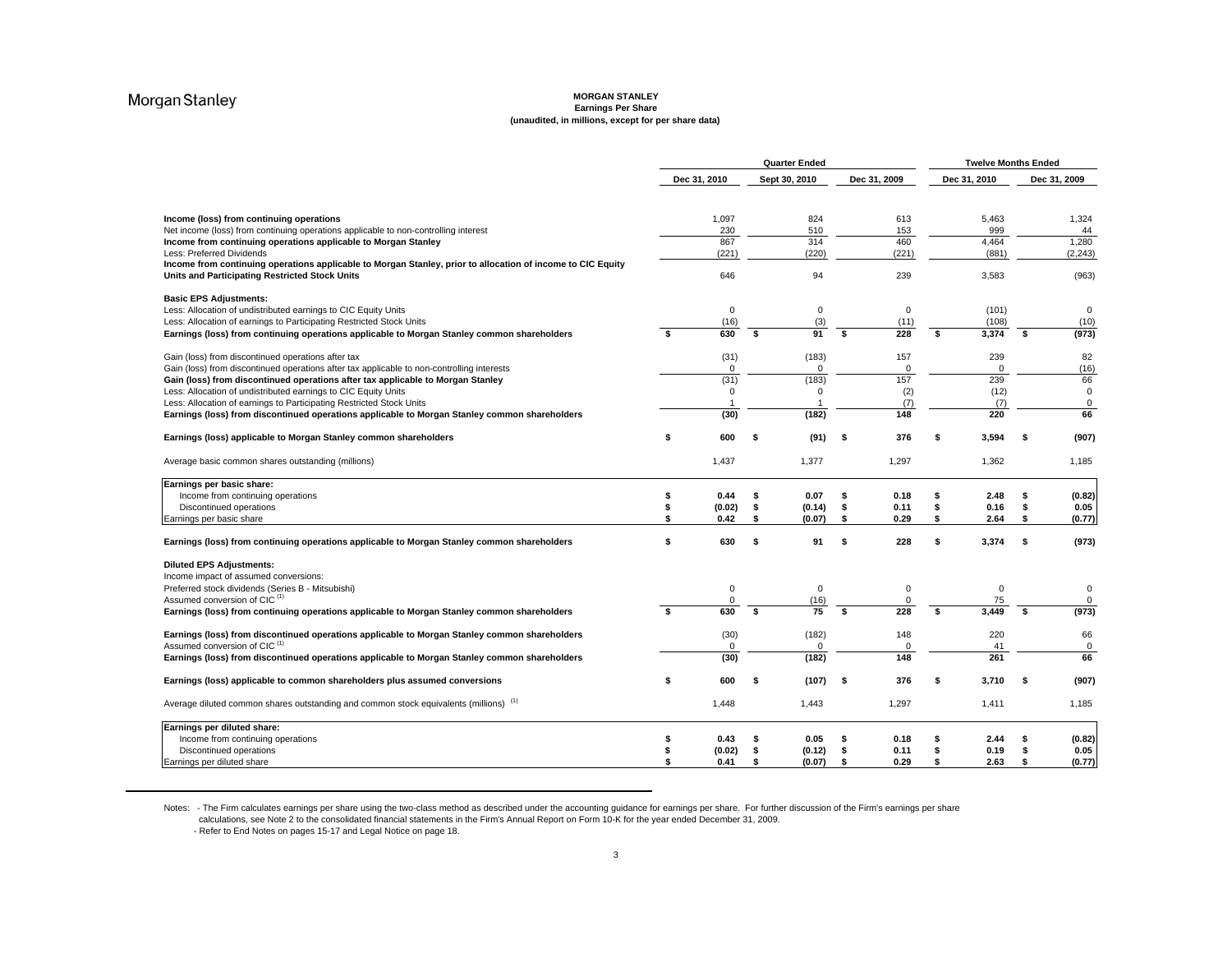#### **MORGAN STANLEY Quarterly Consolidated Financial Information and Statistical Data (unaudited)**

|                                                                          | <b>Quarter Ended</b> |              |    | Percentage Change From:<br><b>Twelve Months Ended</b> |               |               |                          |    |              | Percentage |              |        |
|--------------------------------------------------------------------------|----------------------|--------------|----|-------------------------------------------------------|---------------|---------------|--------------------------|----|--------------|------------|--------------|--------|
|                                                                          |                      | Dec 31, 2010 |    | Sept 30, 2010                                         | Dec 31, 2009  | Sept 30, 2010 | Dec 31, 2009             |    | Dec 31, 2010 |            | Dec 31, 2009 | Change |
| <b>Morgan Stanley</b>                                                    |                      |              |    |                                                       |               |               |                          |    |              |            |              |        |
| Regional revenue (1)                                                     |                      |              |    |                                                       |               |               |                          |    |              |            |              |        |
| Americas                                                                 | \$                   | 5,024        | \$ | 4,777                                                 | \$<br>5,654   | 5%            | $(11\%)$                 | \$ | 21,674       | \$.        | 18,909       | 15%    |
| EMEA (Europe, Middle East, Africa)                                       |                      | 900          |    | 1,002                                                 | 768           | (10%)         | 17%                      |    | 5,628        |            | 2,529        | 123%   |
| Asia                                                                     |                      | 1,883        |    | 1,001                                                 | 414           | 88%           | $\star$                  |    | 4,320        |            | 1,996        | 116%   |
| Consolidated net revenues                                                | \$                   | 7,807        | \$ | 6,780                                                 | \$<br>6,836   | 15%           | 14%                      | \$ | 31,622       | \$         | 23,434       | 35%    |
| Worldwide employees                                                      |                      | 62,542       |    | 62,864                                                | 60,494        | (1%)          | 3%                       |    |              |            |              |        |
| <b>Total assets</b>                                                      | \$                   | 807,698      | \$ | 841,372                                               | \$<br>771,462 | (4%)          | 5%                       |    |              |            |              |        |
| <b>Firmwide Deposits</b>                                                 |                      | 63,812       |    | 61,202                                                | 62,215        | 4%            | 3%                       |    |              |            |              |        |
| Consolidated assets under management or supervision (billions):          |                      |              |    |                                                       |               |               |                          |    |              |            |              |        |
| Asset Management                                                         |                      | 279          |    | 273                                                   | 266           | 2%            | 5%                       |    |              |            |              |        |
| Global Wealth Management                                                 |                      | 477          |    | 449                                                   | 379           | 6%            | 26%                      |    |              |            |              |        |
| Total                                                                    |                      | 756          |    | 722                                                   | 645           | 5%            | 17%                      |    |              |            |              |        |
| Common equity                                                            |                      | 47,614       |    | 47,279                                                | 37,091        | 1%            | 28%                      |    |              |            |              |        |
| Preferred equity                                                         |                      | 9,597        |    | 9,597                                                 | 9,597         | ۰.            | $\overline{\phantom{a}}$ |    |              |            |              |        |
| Morgan Stanley shareholders' equity                                      |                      | 57,211       |    | 56,876                                                | 46,688        | 1%            | 23%                      |    |              |            |              |        |
| Junior subordinated debt issued to capital trusts                        |                      | 4,817        |    | 4,822                                                 | 10,594        | --            | (55%)                    |    |              |            |              |        |
| Less: Goodwill and intangible assets (2)                                 |                      | (6, 947)     |    | (7,091)                                               | (7,612)       | 2%            | 9%                       |    |              |            |              |        |
| Tangible Morgan Stanley shareholders' equity                             | \$                   | 55,081       | \$ | 54,607                                                | \$<br>49,670  | 1%            | 11%                      |    |              |            |              |        |
| Tangible common equity                                                   | S.                   | 40,667       | \$ | 40,188                                                | \$<br>29,479  | 1%            | 38%                      |    |              |            |              |        |
| Leverage Ratio                                                           |                      | 14.7x        |    | 15.4x                                                 | 15.5x         |               |                          |    |              |            |              |        |
| Aggregate trading and non-trading Value-at-Risk (pre-tax) <sup>(3)</sup> | \$                   | 171          | \$ | 189                                                   | \$<br>187     |               |                          |    |              |            |              |        |
| Return on average common equity                                          |                      |              |    |                                                       |               |               |                          |    |              |            |              |        |
| from continuing operations                                               |                      | 5.4%         |    | 0.9%                                                  | 2.6%          |               |                          |    |              |            |              |        |
| Return on average common equity                                          |                      | 5.2%         |    |                                                       | 4.3%          |               |                          |    |              |            |              |        |
| Period end common shares outstanding (000's)                             |                      | 1,512,022    |    | 1,512,990                                             | 1,360,595     | --            | 11%                      |    |              |            |              |        |
| Book value per common share (4)                                          | \$                   | 31.49        | \$ | 31.25                                                 | \$<br>27.26   | 1%            | 16%                      |    |              |            |              |        |
| Tangible book value per common share                                     | \$                   | 26.90        | \$ | 26.56                                                 | \$<br>21.67   | 1%            | 24%                      |    |              |            |              |        |

Notes: - All data presented in millions except ratios, book values and number of employees.

- Results include MSSB effective from May 31, 2009.

- The number of worldwide employees for all periods has been recast to exclude employees of the retail asset management business, including Van Kampen.

- Goodwill and intangible assets exclude non-controlling interests and reflect the Firm's share of MSSB's goodwill and intangible assets.

- Tangible common equity is a non-GAAP measure that the Firm considers to be a useful measure that the Firm and investors use to assess capital adequacy. Tangible common equity equals common equity less goodwill and intangible assets net of allowable mortgage servicing rights deduction.

- Leverage ratio is a non-GAAP measure that the Firm considers to be a useful measure that the Firm and investors use to assess capital adequacy. Leverage ratio equals total assets divided by tangible Morgan Stanley shareholders' equity.

- Book value per common share equals common equity divided by period end common shares outstanding.

- Tangible book value per common share is a non-GAAP measure that the Firm considers to be a useful measure that the Firm and investors use to assess capital adequacy. Tangible book value per common share equals tangible common equity divided by period end common shares outstanding.

- Tangible MS shareholders' equity is a non-GAAP measure that the Firm considers to be a useful measure that the Firm and investors use to assess capital adequacy.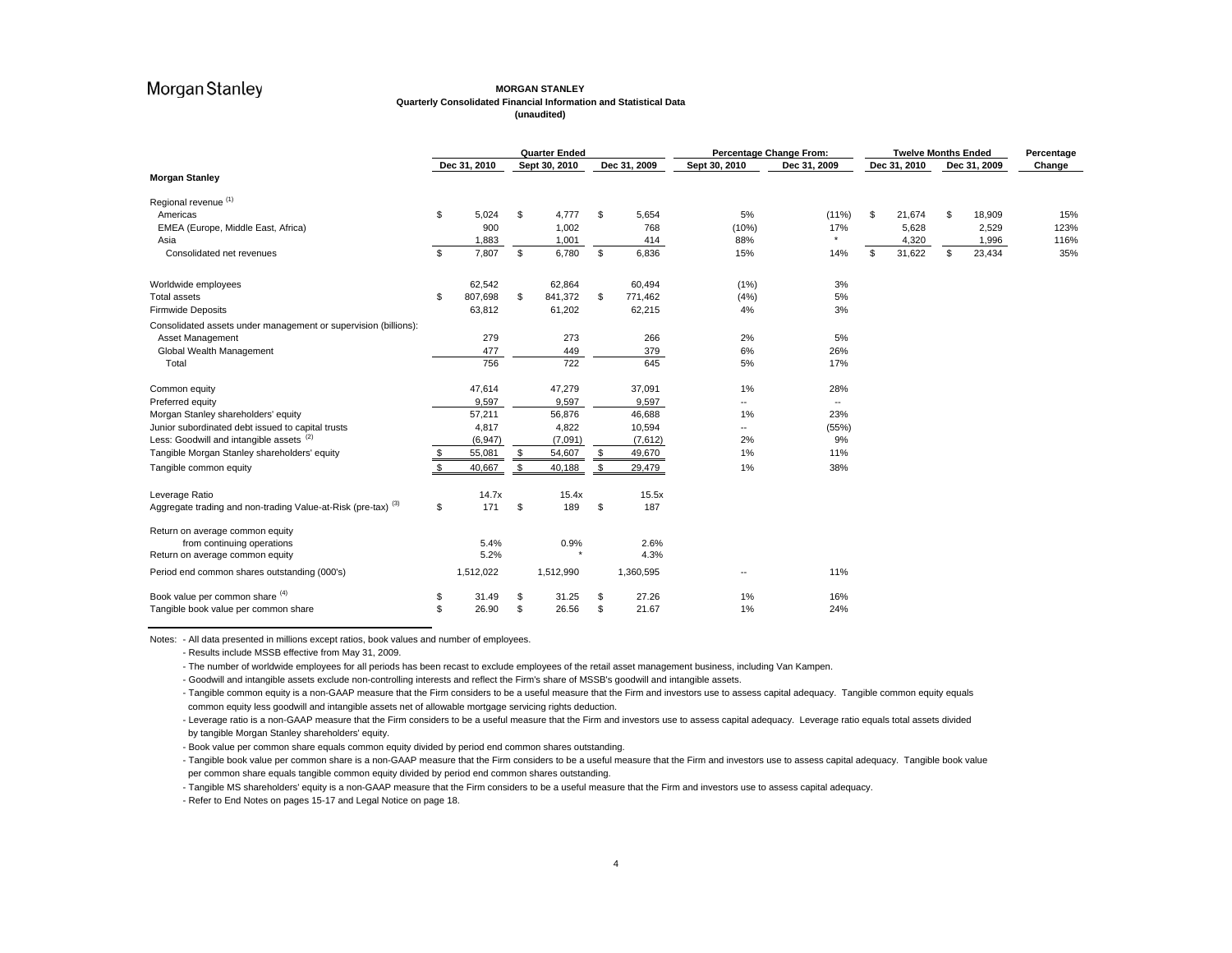#### **MORGAN STANLEY**

#### **Quarterly Consolidated Financial Information and Statistical Data**

**(unaudited)**

|                                 |                                                               | <b>Quarter Ended (Billions)</b> |      |                                          |     |                               |      |                              |                                          |       |                               |      |                              |                                          |                             |                              |                                          |     |
|---------------------------------|---------------------------------------------------------------|---------------------------------|------|------------------------------------------|-----|-------------------------------|------|------------------------------|------------------------------------------|-------|-------------------------------|------|------------------------------|------------------------------------------|-----------------------------|------------------------------|------------------------------------------|-----|
|                                 |                                                               |                                 |      | Dec 31, 2010                             |     |                               |      |                              | Sept 30, 2010                            |       |                               |      |                              | June 30, 2010                            |                             |                              | Mar 31, 2010                             |     |
|                                 | Average tier 1<br>Average common<br>capital (1)<br>equity (1) |                                 |      | Return on<br>average<br>common<br>equity |     | Average tier 1<br>capital (1) |      | Average common<br>equity (1) | Return on<br>average<br>common<br>equity |       | Average tier 1<br>capital (1) |      | Average common<br>equity (1) | Return on<br>average<br>common<br>equity | Average tier<br>capital (1) | Average common<br>equity (1) | Return on<br>average<br>common<br>equity |     |
| <b>Institutional Securities</b> |                                                               | 25.9                            | - 35 | 18.6                                     | 9%  | . ა                           | 26.3 |                              | 17.3                                     |       |                               | 26.8 |                              | 17.8                                     | 29%                         | 24.9                         | 17.3                                     | 38% |
| Global Wealth Management Group  |                                                               | 2.9                             |      | 6.8                                      | 9%  |                               | 2.5  |                              | 6.6                                      | 8%    |                               | 3.0  |                              | 6.8                                      | 6%                          | 3.0                          | 6.9                                      | 5%  |
| Asset Management                |                                                               | 2.0                             |      | 2.2                                      | 29% |                               | 2.0  |                              | 2.2                                      | 12%   |                               | 1.6  |                              | 2.0                                      |                             | 1.9                          | 2.2                                      | 2%  |
| Parent capital                  |                                                               | 22.3                            |      | 19.8                                     |     |                               | 22.8 |                              | 18.0                                     |       |                               | 20.0 |                              | 13.0                                     |                             | 18.7                         | 11.2                                     |     |
| Total - continuing operations   |                                                               | 53.1                            |      | 47.4                                     | 5%  |                               | 53.6 |                              | 44.1                                     | $1\%$ |                               | 51.4 |                              | 39.6                                     | 12%                         | 48.5                         | 37.6                                     | 17% |
| Discontinued operations         |                                                               | 0.0                             |      | 0.0                                      |     |                               | 0.1  |                              | 0.1                                      |       |                               | 0.2  |                              | 0.4                                      |                             | 0.2                          | 0.5                                      |     |
| Firm                            |                                                               | 53.1                            |      | 47.4                                     | 5%  |                               | 53.7 |                              | 44.2                                     |       |                               | 51.6 |                              | 40.0                                     | 17%                         | 48.7                         | 38.1                                     | 16% |

|                                 |    |                               | <b>Twelve Months Ended (Billions)</b> |                              |                                          |
|---------------------------------|----|-------------------------------|---------------------------------------|------------------------------|------------------------------------------|
|                                 |    |                               | Dec 31, 2010                          |                              |                                          |
|                                 |    | Average tier 1<br>capital (1) |                                       | Average common<br>equity (1) | Return on<br>average<br>common<br>equity |
| <b>Institutional Securities</b> | \$ | 26.0                          | \$                                    | 17.7                         | 19%                                      |
| Global Wealth Management Group  |    | 2.9                           |                                       | 6.8                          | 7%                                       |
| Asset Management                |    | 1.9                           |                                       | 2.1                          | 9%                                       |
| Parent capital                  |    | 20.7                          |                                       | 15.5                         |                                          |
| Total - continuing operations   |    | 51.5                          |                                       | 42.1                         | 8%                                       |
| Discontinued operations         |    | 0.1                           |                                       | 0.3                          |                                          |
| Firm                            | S  | 51.6                          | \$                                    | 42.4                         | 9%                                       |

Notes: - Excluding the effect of the discrete tax benefits in the quarters ended December 31, 2010, June 30, 2010 and March 31, 2010, the return on average common equity for Institutional Securities would have been 7%, 22%

<sup>30%,</sup> respectively.<br>- The Firm's estimation of 2010 quarterly segment capital is based on the Required Capital framework, an internal capital adequacy measure. Quarterly segment capital for 2009, however, has not been recas As a result, the 2009 quarterly and full year business segment return on average common equity from continuing operations is not available.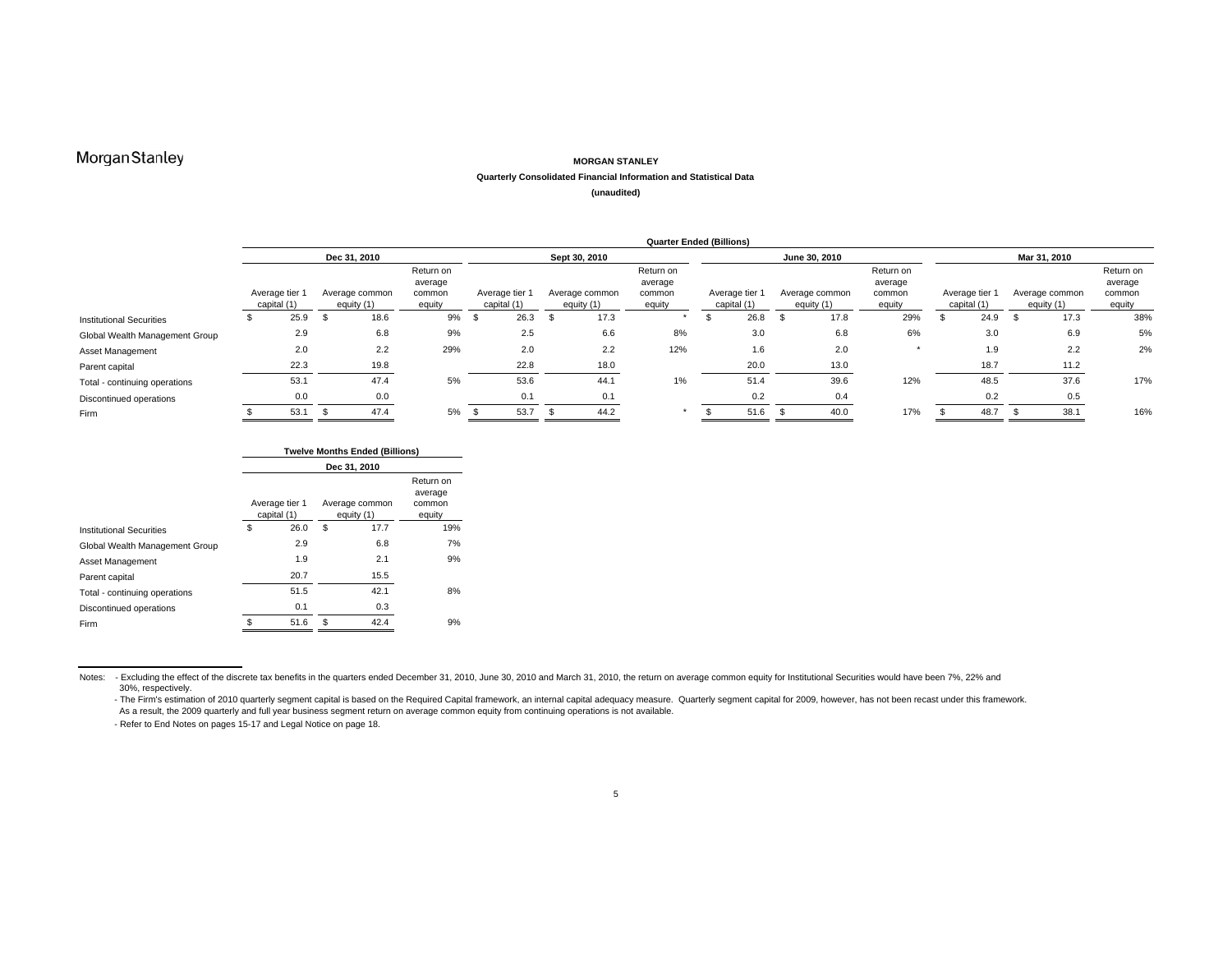### **MORGAN STANLEYQuarterly Institutional Securities Income Statement Information (unaudited, dollars in millions)**

|                                                             | <b>Quarter Ended</b> |              |             |               | <b>Percentage Change From:</b><br><b>Twelve Months Ended</b> |               |                          |               | Percentage   |        |
|-------------------------------------------------------------|----------------------|--------------|-------------|---------------|--------------------------------------------------------------|---------------|--------------------------|---------------|--------------|--------|
|                                                             |                      | Dec 31, 2010 |             | Sept 30, 2010 | Dec 31, 2009                                                 | Sept 30, 2010 | Dec 31, 2009             | Dec 31, 2010  | Dec 31, 2009 | Change |
| Revenues:                                                   |                      |              |             |               |                                                              |               |                          |               |              |        |
| Investment banking                                          | \$                   | 1,515        | \$          | 1,008         | \$<br>1,480                                                  | 50%           | 2%                       | \$<br>4,295   | \$<br>4,455  | (4% )  |
| Principal transactions:                                     |                      |              |             |               |                                                              |               |                          |               |              |        |
| Trading                                                     |                      | 530          |             | 1,090         | 826                                                          | (51%)         | (36%)                    | 8,154         | 6,591        | 24%    |
| Investments                                                 |                      | 316          |             | 387           | 69                                                           | (18%)         |                          | 809           | (864)        |        |
| Commissions                                                 |                      | 573          |             | 504           | 543                                                          | 14%           | 6%                       | 2,274         | 2,152        | 6%     |
| Asset management, distribution and admin. fees              |                      | 24           |             | 15            | 24                                                           | 60%           | $\overline{\phantom{a}}$ | 104           | 98           | 6%     |
| Other                                                       |                      | 733          |             | 70            | (27)                                                         |               | $\star$                  | 996           | 545          | 83%    |
| Total non-interest revenues                                 |                      | 3,691        |             | 3,074         | 2,915                                                        | 20%           | 27%                      | 16,632        | 12,977       | 28%    |
| Interest income                                             |                      | 1,584        |             | 1,538         | 1,462                                                        | 3%            | 8%                       | 5,877         | 6,373        | (8%)   |
| Interest expense                                            |                      | 1,657        |             | 1,717         | 1,146                                                        | (3%)          | 45%                      | 6,143         | 6,497        | (5%)   |
| Net interest                                                |                      | (73)         |             | (179)         | 316                                                          | 59%           | $\star$                  | (266)         | (124)        | (115%) |
| Net revenues                                                |                      | 3,618        |             | 2,895         | 3,231                                                        | 25%           | 12%                      | 16,366        | 12,853       | 27%    |
| Compensation and benefits                                   |                      | 1,785        |             | 1,490         | 1,484                                                        | 20%           | 20%                      | 7,081         | 7,212        | (2%)   |
| Non-compensation expenses                                   |                      | 1,396        |             | 1,164         | 1,286                                                        | 20%           | 9%                       | 4,947         | 4,553        | 9%     |
| Total non-interest expenses                                 |                      | 3,181        |             | 2,654         | 2,770                                                        | 20%           | 15%                      | 12,028        | 11,765       | 2%     |
| Income (loss) from continuing operations before taxes       |                      | 437          |             | 241           | 461                                                          | 81%           | (5%)                     | 4,338         | 1,088        |        |
| Income tax provision / (benefit) from continuing operations |                      | (118)        |             | (131)         | 36                                                           | 10%           | $\star$                  | 301           | (301)        |        |
| Income (loss) from continuing operations                    |                      | 555          |             | 372           | 425                                                          | 49%           | 31%                      | 4,037         | 1,389        | 191%   |
| Gain (loss) from discontinued operations after tax          |                      | (36)         |             | (202)         | (80)                                                         | 82%           | 55%                      | (1, 201)      | 167          |        |
| Net income (loss)                                           |                      | 519          |             | 170           | 345                                                          | $\star$       | 50%                      | 2,836         | 1,556        | 82%    |
| Net income (loss) applicable to non-controlling interests   |                      | 22           |             | 273           | 7                                                            | (92%)         |                          | 290           | 12           |        |
| Net income (loss) applicable to Morgan Stanley              | \$                   | 497          | \$          | (103)         | \$<br>338                                                    |               | 47%                      | 2,546<br>- \$ | \$<br>1,544  | 65%    |
| Amounts applicable to Morgan Stanley:                       |                      |              |             |               |                                                              |               |                          |               |              |        |
| Income (loss) from continuing operations                    |                      | 533          |             | 99            | 418                                                          |               | 28%                      | 3,747         | 1,393        | 169%   |
| Gain (loss) from discontinued operations after tax          |                      | (36)         |             | (202)         | (80)                                                         | 82%           | 55%                      | (1, 201)      | 151          |        |
| Net income (loss) applicable to Morgan Stanley              | \$                   | 497          | $\mathbb S$ | (103)         | \$<br>338                                                    |               | 47%                      | 2,546<br>- \$ | \$<br>1,544  | 65%    |
| Return on average common equity                             |                      |              |             |               |                                                              |               |                          |               |              |        |
| from continuing operations                                  |                      | 9%           |             |               | N/A                                                          |               |                          | 19%           | N/A          |        |
| Pre-tax profit margin                                       |                      | 12%          |             | 8%            | 14%                                                          |               |                          | 27%           | 9%           |        |
| Compensation and benefits as a % of net revenues            |                      | 49%          |             | 52%           | 46%                                                          |               |                          | 43%           | 56%          |        |

Notes: - Pre-tax profit margin is a non-GAAP financial measure that the Firm considers to be a useful measure that the Firm and investors use to assess operating performance. Percentages represent income from continuing operations before income taxes as a percentage of net revenues.

- For the quarter ended December 31, 2010, discontinued operations primarily included the charges related to the Firm's investment in Revel. For the twelve months ended December 31, 2010, discontinued operations primarily included a loss of \$1.2 billion related to a reduction in the carrying value of the Firm's investment in Revel and other related costs, including operating expenses.

- The Firm's estimation of 2010 quarterly segment capital is based on the Required Capital framework, an internal capital adequacy measure. Quarterly segment capital for 2009, however, has not been recast under this framework. As a result, the 2009 quarterly and full year business segment return on average common equity from continuing operations is not available.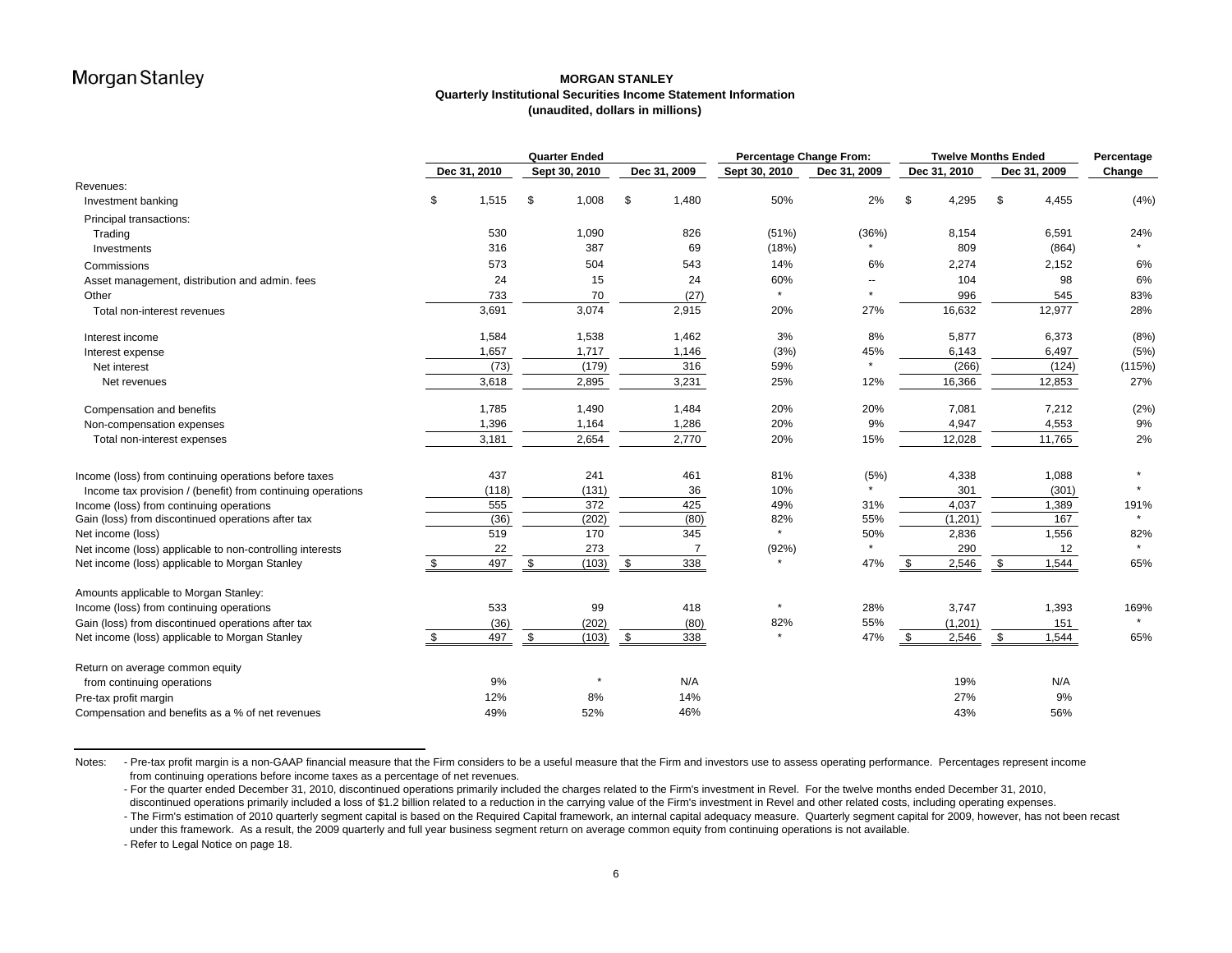### **MORGAN STANLEYQuarterly Financial Information and Statistical Data Institutional Securities (unaudited, dollars in millions)**

|                                                                 |              | <b>Quarter Ended</b> |              | <b>Percentage Change From:</b> |              | <b>Twelve Months Ended</b> |              | Percentage |  |
|-----------------------------------------------------------------|--------------|----------------------|--------------|--------------------------------|--------------|----------------------------|--------------|------------|--|
|                                                                 | Dec 31, 2010 | Sept 30, 2010        | Dec 31, 2009 | Sept 30, 2010                  | Dec 31, 2009 | Dec 31, 2010               | Dec 31, 2009 | Change     |  |
| <b>Investment Banking</b>                                       |              |                      |              |                                |              |                            |              |            |  |
| Advisory revenue                                                | \$<br>484    | \$<br>371            | \$<br>530    | 30%                            | (9% )        | \$<br>1,470                | \$<br>1,488  | (1% )      |  |
| Underwriting revenue                                            |              |                      |              |                                |              |                            |              |            |  |
| Equity                                                          | 661          | 260                  | 627          | 154%                           | 5%           | 1,454                      | 1,695        | (14%)      |  |
| Fixed income                                                    | 370          | 377                  | 323          | (2%)                           | 15%          | 1,371                      | 1,272        | 8%         |  |
| Total underwriting revenue                                      | \$<br>1,031  | \$<br>637            | \$<br>950    | 62%                            | 9%           | \$<br>2,825                | \$<br>2,967  | (5%)       |  |
| Total investment banking revenue                                | \$<br>1,515  | \$<br>1,008          | \$<br>1,480  | 50%                            | 2%           | \$<br>4,295                | \$<br>4,455  | (4% )      |  |
| <b>Sales &amp; Trading</b>                                      |              |                      |              |                                |              |                            |              |            |  |
| Equity                                                          | \$<br>1,081  | \$<br>925            | \$<br>774    | 17%                            | 40%          | \$<br>4,840                | \$<br>3,690  | 31%        |  |
| Fixed income                                                    | (29)         | 847                  | 663          | $\star$                        | $\star$      | 5,867                      | 4,854        | 21%        |  |
| Other                                                           | 2            | (342)                | 272          | $\star$                        | (99%)        | (441)                      | 173          | $\star$    |  |
| Total sales & trading net revenue                               | \$<br>1,054  | \$<br>1,430          | \$<br>1,709  | (26%)                          | (38%)        | \$<br>10,266               | \$<br>8,717  | 18%        |  |
| <b>Investments &amp; Other</b>                                  |              |                      |              |                                |              |                            |              |            |  |
| Investments                                                     | \$<br>316    | \$<br>387            | \$<br>69     | (18%)                          | $\star$      | \$<br>809                  | \$<br>(864)  | $\star$    |  |
| Other                                                           | 733          | 70                   | (27)         | $\star$                        | $\star$      | 996                        | 545          | 83%        |  |
| Total investments & other revenue                               | \$<br>1,049  | \$<br>457            | \$<br>42     | 130%                           | $\star$      | \$<br>1,805                | \$<br>(319)  | $\star$    |  |
| <b>Total Institutional Securities net revenues</b>              | \$<br>3,618  | \$<br>2,895          | \$<br>3,231  | 25%                            | 12%          | \$<br>16,366               | \$<br>12,853 | 27%        |  |
| Average Daily 95% / One-Day Value-at-Risk ("VaR") <sup>1)</sup> |              |                      |              |                                |              |                            |              |            |  |
| Primary Market Risk Category (\$ millions, pre-tax)             |              |                      |              |                                |              |                            |              |            |  |
| Interest rate and credit spread                                 | \$<br>120    | \$<br>137            | \$<br>136    |                                |              |                            |              |            |  |
| Equity price                                                    | \$<br>31     | \$<br>28             | \$<br>25     |                                |              |                            |              |            |  |
| Foreign exchange rate                                           | \$<br>22     | \$<br>18             | \$<br>28     |                                |              |                            |              |            |  |
| Commodity price                                                 | \$<br>26     | \$<br>32             | \$<br>23     |                                |              |                            |              |            |  |
| <b>Trading VaR</b>                                              | \$<br>132    | \$<br>142            | \$<br>152    |                                |              |                            |              |            |  |

Note: - Other revenue for the quarter ended December 31, 2010 includes a gain of \$668 million on the sale of the Firm's investment in China International Capital Corporation Limited (CICC). - Refer to End Notes on pages 15-17 and Legal Notice on page 18.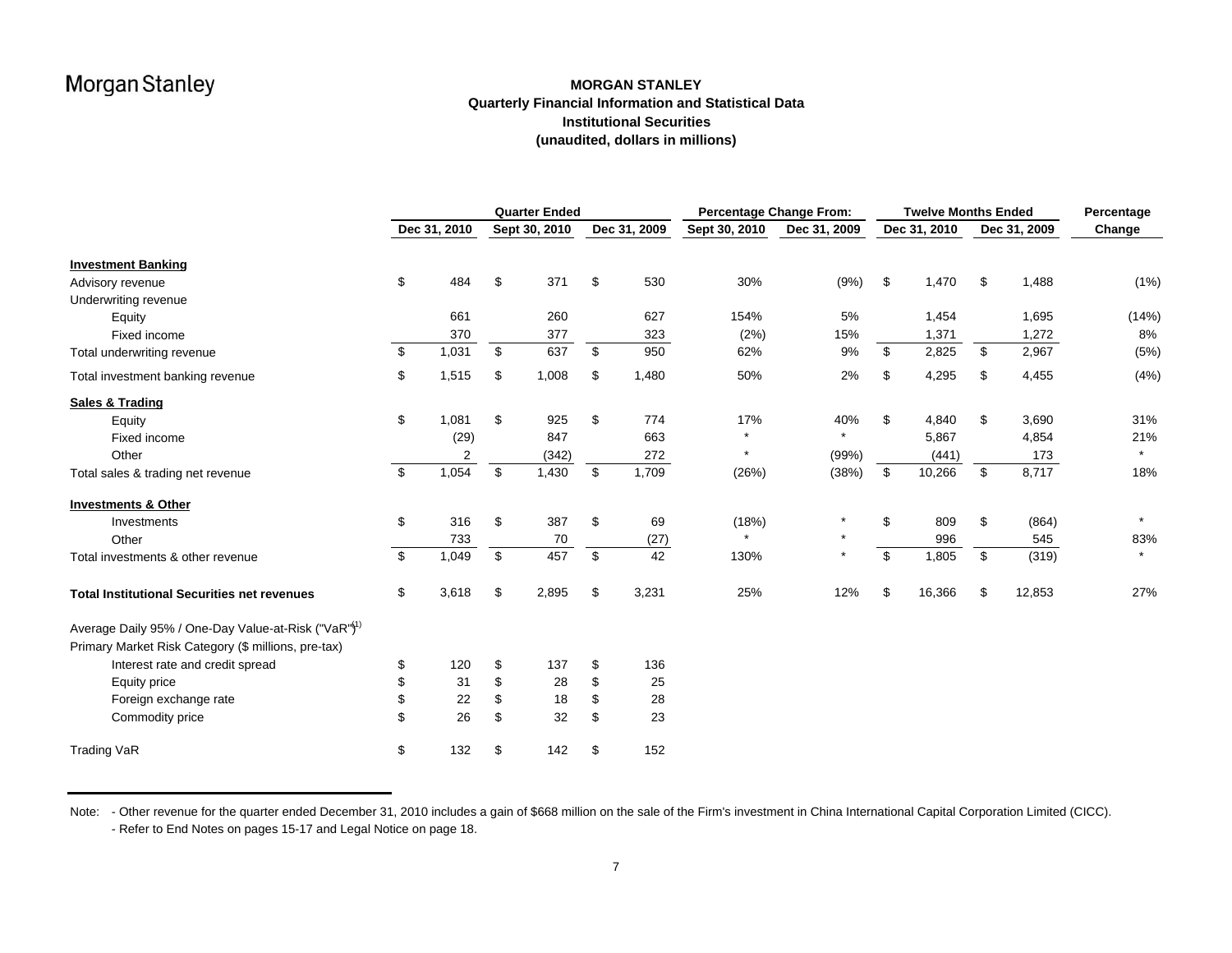### **MORGAN STANLEYQuarterly Financial Information and Statistical Data Institutional Securities - Corporate Lending (unaudited, dollars in billions)**

|                                                      | <b>Quarter Ended</b> |              |    |               |    |              | <b>Percentage Change From:</b> |              |  |
|------------------------------------------------------|----------------------|--------------|----|---------------|----|--------------|--------------------------------|--------------|--|
|                                                      |                      | Dec 31, 2010 |    | Sept 30, 2010 |    | Dec 31, 2009 | Sept 30, 2010                  | Dec 31, 2009 |  |
| <b>Corporate funded loans</b>                        |                      |              |    |               |    |              |                                |              |  |
| Investment grade                                     | \$                   | 3.9          | \$ | 4.6           | \$ | 6.5          | (15%)                          | (40%)        |  |
| Non-investment grade                                 |                      | 6.8          |    | 6.8           |    | 9.6          | $- -$                          | (29%)        |  |
| Total corporate funded loans                         | $\sqrt[6]{2}$        | 10.7         | \$ | 11.4          | \$ | 16.1         | (6%)                           | (34%)        |  |
| <b>Corporate lending commitments</b>                 |                      |              |    |               |    |              |                                |              |  |
| Investment grade                                     | \$                   | 44.5         | \$ | 47.7          | \$ | 40.7         | (7%)                           | 9%           |  |
| Non-investment grade                                 |                      | 13.9         |    | 12.6          |    | 7.2          | 10%                            | 93%          |  |
| Total corporate lending commitments                  | $\sqrt[6]{2}$        | 58.4         | \$ | 60.3          | \$ | 47.9         | (3%)                           | 22%          |  |
| Corporate funded loans plus lending commitments      |                      |              |    |               |    |              |                                |              |  |
| Investment grade                                     | \$                   | 48.4         | \$ | 52.3          | \$ | 47.2         | (7%)                           | 3%           |  |
| Non-investment grade                                 | \$                   | 20.7         | \$ | 19.4          | \$ | 16.8         | 7%                             | 23%          |  |
| % investment grade                                   |                      | 70%          |    | 73%           |    | 74%          |                                |              |  |
| % non-investment grade                               |                      | 30%          |    | 27%           |    | 26%          |                                |              |  |
| Total corporate funded loans and lending commitments | \$                   | 69.1         | \$ | 71.7          | \$ | 64.0         | (4%)                           | 8%           |  |
| Hedges                                               | \$                   | 21.0         | \$ | 21.3          | \$ | 25.8         | (1%)                           | (19%)        |  |

Notes: - In connection with certain of its Institutional Securities business activities, the Firm provides loans or lending commitments to select clients related to its leveraged acquisition finance or relationship lending activities. For a further discussion of this activity, see the Firm's Annual Report on Form 10-K for the year ended December 31, 2009.

- For the quarters ended Dec 31, 2010, Sept 30, 2010 and Dec 31, 2009, the leveraged acquisition finance portfolio of pipeline commitments and closed deals to non-investment grade borrowers were \$4.9 billion, \$4.0 billion and \$3.7 billion, respectively.

- The hedge balance reflects the notional amount utilized by the lending business.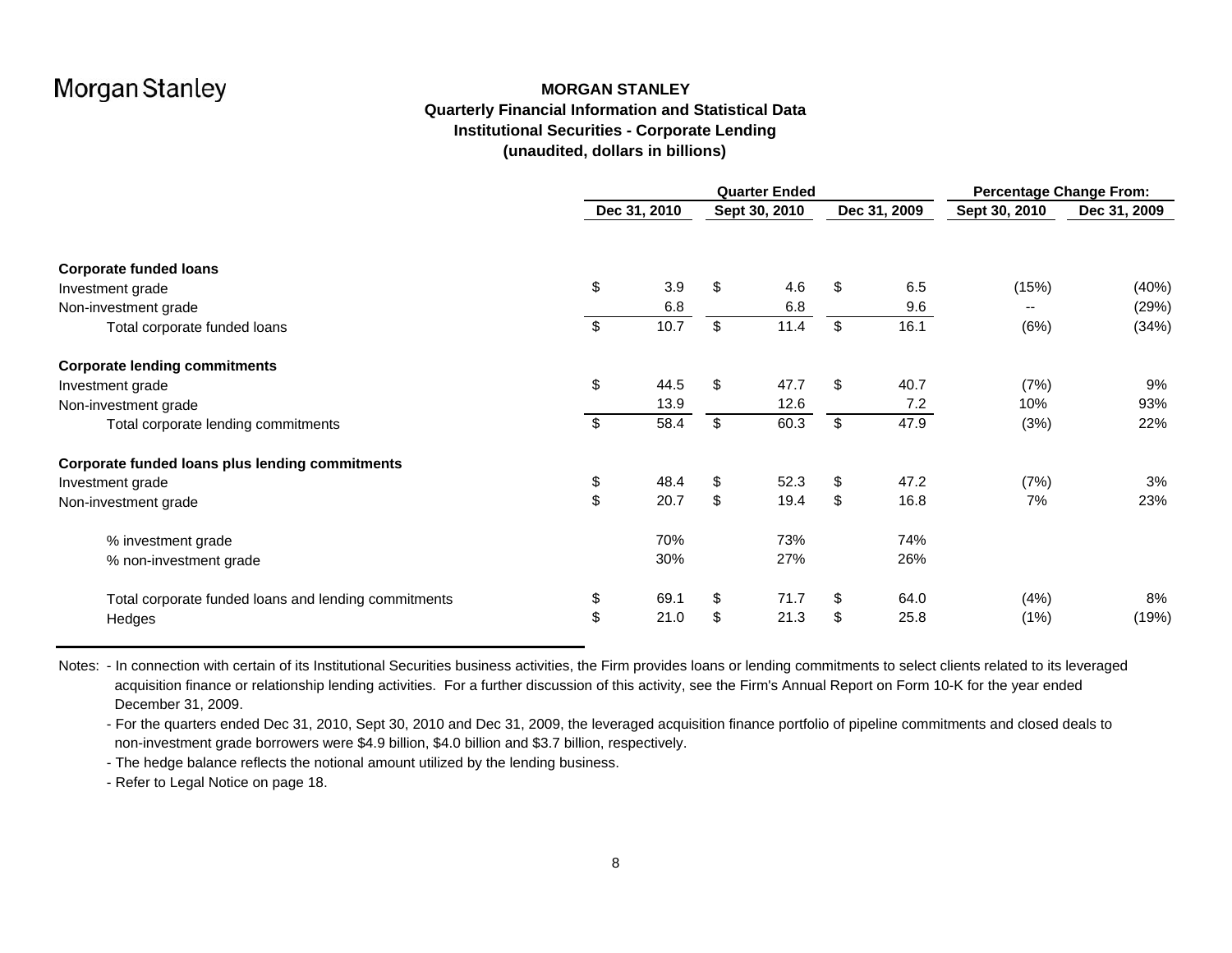### **MORGAN STANLEYQuarterly Global Wealth Management Group Income Statement Information (unaudited, dollars in millions)**

|                                                             |              | <b>Quarter Ended</b> |               |              |             | Percentage Change From: | <b>Twelve Months Ended</b> |    |              |    | Percentage   |                          |
|-------------------------------------------------------------|--------------|----------------------|---------------|--------------|-------------|-------------------------|----------------------------|----|--------------|----|--------------|--------------------------|
|                                                             | Dec 31, 2010 |                      | Sept 30, 2010 | Dec 31, 2009 |             | Sept 30, 2010           | Dec 31, 2009               |    | Dec 31, 2010 |    | Dec 31, 2009 | Change                   |
| Revenues:                                                   |              |                      |               |              |             |                         |                            |    |              |    |              |                          |
| Investment banking                                          | \$<br>242    | \$                   | 211           | \$           | 202         | 15%                     | 20%                        | \$ | 827          | \$ | 596          | 39%                      |
| Principal transactions:                                     |              |                      |               |              |             |                         |                            |    |              |    |              |                          |
| Trading                                                     | 329          |                      | 386           |              | 313         | (15%)                   | 5%                         |    | 1,306        |    | 1,208        | 8%                       |
| Investments                                                 | 8            |                      | 5             |              | 6           | 60%                     | 33%                        |    | 19           |    | 3            |                          |
| Commissions                                                 | 738          |                      | 564           |              | 707         | 31%                     | 4%                         |    | 2,676        |    | 2,090        | 28%                      |
| Asset management, distribution and admin. fees              | 1,620        |                      | 1,529         |              | 1,682       | 6%                      | (4% )                      |    | 6,349        |    | 4,583        | 39%                      |
| Other                                                       | 75           |                      | 107           |              | 83          | (30%)                   | (10%)                      |    | 337          |    | 249          | 35%                      |
| Total non-interest revenues                                 | 3,012        |                      | 2,802         |              | 2,993       | 7%                      | 1%                         |    | 11,514       |    | 8,729        | 32%                      |
| Interest income                                             | 457          |                      | 404           |              | 296         | 13%                     | 54%                        |    | 1,587        |    | 1,114        | 42%                      |
| Interest expense                                            | 116          |                      | 102           |              | 150         | 14%                     | (23%)                      |    | 465          |    | 453          | 3%                       |
| Net interest                                                | 341          |                      | 302           |              | 146         | 13%                     | 134%                       |    | 1,122        |    | 661          | 70%                      |
| Net revenues                                                | 3,353        |                      | 3,104         |              | 3,139       | 8%                      | 7%                         |    | 12,636       |    | 9,390        | 35%                      |
| Compensation and benefits                                   | 1,995        |                      | 1,910         |              | 1,965       | 4%                      | 2%                         |    | 7,843        |    | 6,114        | 28%                      |
| Non-compensation expenses                                   | 968          |                      | 913           |              | 943         | 6%                      | 3%                         |    | 3,637        |    | 2,717        | 34%                      |
| Total non-interest expenses                                 | 2,963        |                      | 2,823         |              | 2,908       | 5%                      | 2%                         |    | 11,480       |    | 8,831        | 30%                      |
| Income (loss) from continuing operations before taxes       | 390          |                      | 281           |              | 231         | 39%                     | 69%                        |    | 1,156        |    | 559          | 107%                     |
| Income tax provision / (benefit) from continuing operations | 118          |                      | 93            |              | 69          | 27%                     | 71%                        |    | 336          |    | 178          | 89%                      |
| Income (loss) from continuing operations                    | 272          |                      | 188           |              | 162         | 45%                     | 68%                        |    | 820          |    | 381          | 115%                     |
| Gain (loss) from discontinued operations after tax          | $\mathbf{0}$ |                      | $\mathbf 0$   |              | $\mathbf 0$ | --                      | $\overline{\phantom{a}}$   |    | $\mathbf 0$  |    | $\mathbf 0$  | $\overline{\phantom{a}}$ |
| Net income (loss)                                           | 272          |                      | 188           |              | 162         | 45%                     | 68%                        |    | 820          |    | 381          | 115%                     |
| Net income (loss) applicable to non-controlling interests   | 106          |                      | 44            |              | 133         | 141%                    | (20%)                      |    | 301          |    | 98           | $\star$                  |
| Net income (loss) applicable to Morgan Stanley              | \$<br>166    | \$                   | 144           | \$           | 29          | 15%                     |                            | \$ | 519          | \$ | 283          | 83%                      |
| Amounts applicable to Morgan Stanley:                       |              |                      |               |              |             |                         |                            |    |              |    |              |                          |
| Income (loss) from continuing operations                    | 166          |                      | 144           |              | 29          | 15%                     |                            |    | 519          |    | 283          | 83%                      |
| Gain (loss) from discontinued operations after tax          | $\mathbf 0$  |                      | $\Omega$      |              | $\mathbf 0$ | --                      |                            |    | $\Omega$     |    | $\mathbf 0$  |                          |
| Net income (loss) applicable to Morgan Stanley              | \$<br>166    | \$                   | 144           | \$           | 29          | 15%                     |                            | \$ | 519          | \$ | 283          | 83%                      |
| Return on average common equity                             |              |                      |               |              |             |                         |                            |    |              |    |              |                          |
| from continuing operations                                  | 9%           |                      | 8%            |              | N/A         |                         |                            |    | 7%           |    | N/A          |                          |
| Pre-tax profit margin                                       | 12%          |                      | 9%            |              | 7%          |                         |                            |    | 9%           |    | 6%           |                          |
| Compensation and benefits as a % of net revenues            | 59%          |                      | 62%           |              | 63%         |                         |                            |    | 62%          |    | 65%          |                          |

Notes: - Results include MSSB effective from May 31, 2009.

- The tax provision / (benefit) for all periods includes the Firm's interest in MSSB.

- Net income (loss) applicable to non-controlling interests reflects the 49% allocation of MSSB's pre-tax results to Citigroup.

- Pre-tax profit margin is a non-GAAP financial measure that the Firm considers to be a useful measure that the Firm and investors use to assess operating performance. Percentages represent income from continuing operations before income taxes as a percentage of net revenues.

- The Firm's estimation of 2010 quarterly segment capital is based on the Required Capital framework, an internal capital adequacy measure. Quarterly segment capital for 2009, however, has not been recast under this framework. As a result, the 2009 quarterly and full year business segment return on average common equity from continuing operations is not available.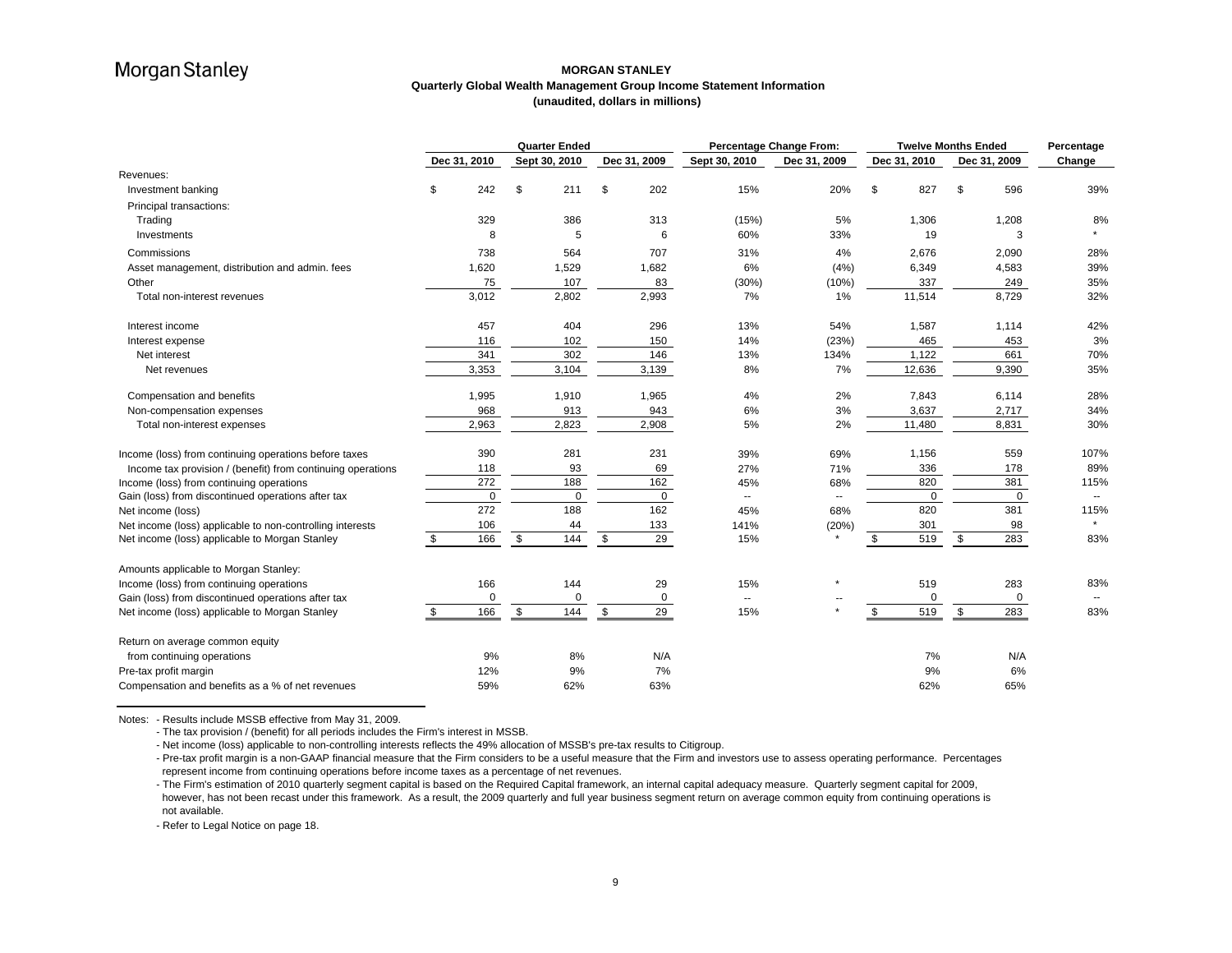### **MORGAN STANLEYQuarterly Financial Information and Statistical Data Global Wealth Management Group (unaudited)**

|                                            | <b>Quarter Ended</b> |              |               |               |    |              | Percentage Change From: |              |  |  |
|--------------------------------------------|----------------------|--------------|---------------|---------------|----|--------------|-------------------------|--------------|--|--|
|                                            |                      | Dec 31, 2010 |               | Sept 30, 2010 |    | Dec 31, 2009 | Sept 30, 2010           | Dec 31, 2009 |  |  |
| Global representatives                     |                      | 18,043       |               | 18,119        |    | 18,135       |                         | (1%)         |  |  |
| Annualized revenue per global              |                      |              |               |               |    |              |                         |              |  |  |
| representative (000's)                     | \$                   | 742          | \$            | 686           | \$ | 692          | 8%                      | 7%           |  |  |
| Assets by client segment (billions)        |                      |              |               |               |    |              |                         |              |  |  |
| \$10m or more                              |                      | 522          |               | 485           |    | 453          | 8%                      | 15%          |  |  |
| $$1m - $10m$                               |                      | 707          |               | 678           |    | 637          | 4%                      | 11%          |  |  |
| Subtotal - $> $1m$                         |                      | 1,229        |               | 1,163         |    | 1,090        | 6%                      | 13%          |  |  |
| $$100k - $1m$                              |                      | 399          |               | 397           |    | 418          | 1%                      | (5%)         |  |  |
| $<$ \$100 $k$                              |                      | 41           |               | 43            |    | 52           | (5%)                    | (21%)        |  |  |
| Total client assets (billions)             | \$                   | 1,669        | \$            | 1,603         | \$ | 1,560        | 4%                      | 7%           |  |  |
| % of assets by client segment > \$1m       |                      | 74%          |               | 73%           |    | 70%          |                         |              |  |  |
| Fee-based client account assets (billions) | \$                   | 470          | \$            | 437           | \$ | 379          | 8%                      | 24%          |  |  |
| Fee-based assets as a % of client assets   |                      | 28%          |               | 27%           |    | 24%          |                         |              |  |  |
| Bank deposit program (millions)            | \$                   | 113,325      | \$            | 108,701       | \$ | 112,490      | 4%                      | 1%           |  |  |
| Client assets per global                   |                      |              |               |               |    |              |                         |              |  |  |
| representative (millions)                  | \$                   | 93           | \$            | 88            | \$ | 86           | 6%                      | 8%           |  |  |
| Global retail net new assets (billions)    |                      |              |               |               |    |              |                         |              |  |  |
| Domestic                                   | \$                   | 11.5         | \$            | 2.4           | \$ | (6.8)        | $\star$                 | $\star$      |  |  |
| International                              | $\frac{\$}{\$}$      | 2.6          | $\frac{6}{3}$ | 2.6           |    | N/A          |                         |              |  |  |
| Total retail net new assets (1)            |                      | 14.1         |               | 5.0           | \$ | (6.8)        | 181%                    |              |  |  |
| Global fee based asset flows (billions)    | \$                   | 12.5         | \$            | 4.8           | \$ | 5.1          | 160%                    | 145%         |  |  |
| Global retail locations <sup>(1)</sup>     |                      | 851          |               | 867           |    | 895          | (2%)                    | (5%)         |  |  |

Notes: - Results include MSSB effective from May 31, 2009.

- Annualized revenue per global representative is defined as annualized revenue divided by average global representative headcount. - Fee-based client account assets represents the amount of assets in client accounts where the basis of payment for services is a fee calculated on those assets.

- For the quarters ended Dec 31, 2010, Sept 30, 2010 and Dec 31, 2009, approximately \$55 billion, \$52 billion, and \$54 billion, respectively, of the assets in the bank deposit program are attributable to Morgan Stanley.

- Global fee based asset flows represents the net asset flows, excluding interest and dividends, in client accounts where the basis of payment for services is a fee calculated on those assets.

- Client assets per global representative represents total client assets divided by period end global representative headcount.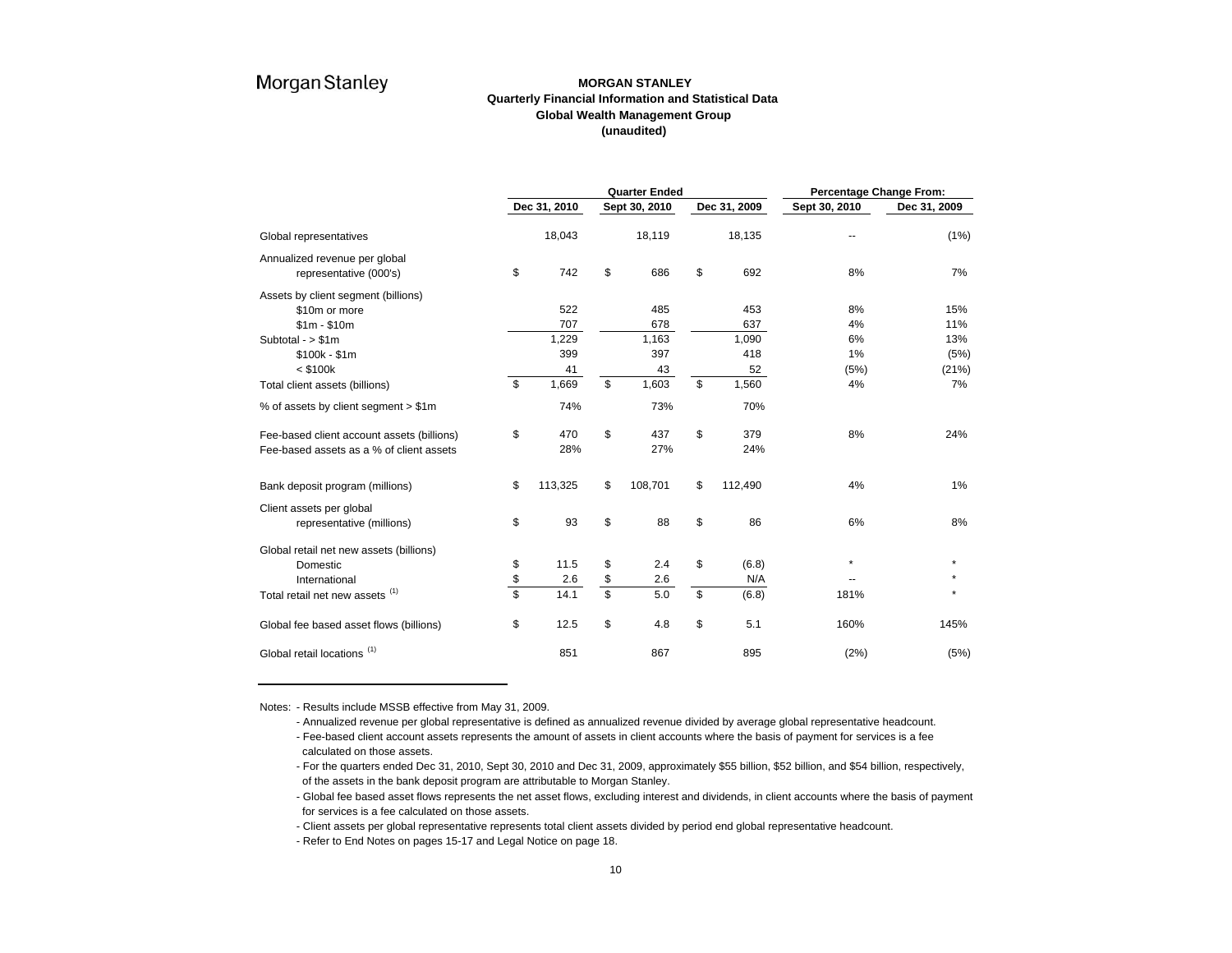### **MORGAN STANLEY Quarterly Asset Management Income Statement Information (unaudited, dollars in millions)**

|                                                               | <b>Quarter Ended</b> |              |    |               | <b>Percentage Change From:</b> |                          | <b>Twelve Months Ended</b> |              |              |        |
|---------------------------------------------------------------|----------------------|--------------|----|---------------|--------------------------------|--------------------------|----------------------------|--------------|--------------|--------|
|                                                               |                      | Dec 31, 2010 |    | Sept 30, 2010 | Dec 31, 2009                   | Sept 30, 2010            | Dec 31, 2009               | Dec 31, 2010 | Dec 31, 2009 | Change |
| Revenues:                                                     |                      |              |    |               |                                |                          |                            |              |              |        |
| Investment banking                                            | \$                   | 11           | \$ | 2             | \$<br>$\overline{2}$           |                          |                            | 20<br>\$     | 10<br>\$     | 100%   |
| Principal transactions:                                       |                      |              |    |               |                                |                          |                            |              |              |        |
| Trading                                                       |                      | (4)          |    | (34)          | 41                             | 88%                      |                            | (49)         | (68)         | 28%    |
| Investments <sup>(1)</sup>                                    |                      | 364          |    | 427           | 71                             | (15%)                    |                            | 996          | (173)        |        |
| Commissions                                                   |                      | $\mathbf 0$  |    | $\mathbf 0$   | $\mathbf 0$                    | $\overline{\phantom{a}}$ | $\sim$                     | $\Omega$     | $\Omega$     |        |
| Asset management, distribution and admin. fees                |                      | 456          |    | 415           | 411                            | 10%                      | 11%                        | 1,668        | 1,605        | 4%     |
| Other                                                         |                      | 46           |    | 12            | 8                              | $\star$                  |                            | 164          | 46           |        |
| Total non-interest revenues                                   |                      | 873          |    | 822           | 533                            | 6%                       | 64%                        | 2,799        | 1,420        | 97%    |
| Interest income                                               |                      | 4            |    | 9             | $\overline{1}$                 | (56%)                    | $\star$                    | 22           | 17           | 29%    |
| Interest expense                                              |                      | 19           |    | 29            | 24                             | (34%)                    | (21%)                      | 98           | 100          | (2%)   |
| Net interest                                                  |                      | (15)         |    | (20)          | (23)                           | 25%                      | 35%                        | (76)         | (83)         | 8%     |
| Net revenues                                                  |                      | 858          |    | 802           | 510                            | 7%                       | 68%                        | 2,723        | 1,337        | 104%   |
| Compensation and benefits                                     |                      | 281          |    | 285           | 310                            | (1%)                     | (9%)                       | 1,123        | 1,104        | 2%     |
| Non-compensation expenses                                     |                      | 221          |    | 238           | 237                            | (7%)                     | (7%)                       | 877          | 886          | (1% )  |
| Total non-interest expenses                                   |                      | 502          |    | 523           | 547                            | (4%)                     | (8%)                       | 2,000        | 1,990        | 1%     |
| Income (loss) from continuing operations before taxes         |                      | 356          |    | 279           | (37)                           | 28%                      |                            | 723          | (653)        |        |
| Income tax provision / (benefit) from continuing operations   |                      | 86           |    | 15            | (66)                           | $\star$                  |                            | 105          | (215)        |        |
| Income (loss) from continuing operations                      |                      | 270          |    | 264           | 29                             | 2%                       |                            | 618          | (438)        |        |
| Gain (loss) from discontinued operations after tax            |                      | 5            |    | 19            | 229                            | (74%)                    | (98%)                      | 659          | (99)         |        |
| Net income (loss)                                             |                      | 275          |    | 283           | 258                            | (3%)                     | 7%                         | 1,277        | (537)        |        |
| Net income (loss) applicable to non-controlling interests (1) |                      | 102          |    | 193           | 13                             | (47%)                    |                            | 408          | (50)         |        |
| Net income (loss) applicable to Morgan Stanley                | \$                   | 173          | \$ | $90\,$        | \$<br>245                      | 92%                      | (29%)                      | 869<br>\$    | (487)<br>\$  |        |
| Amounts applicable to Morgan Stanley:                         |                      |              |    |               |                                |                          |                            |              |              |        |
| Income (loss) from continuing operations                      |                      | 168          |    | 71            | 16                             | 137%                     | $\star$                    | 210          | (388)        |        |
| Gain (loss) from discontinued operations after tax            |                      | 5            |    | 19            | 229                            | (74%)                    | (98%)                      | 659          | (99)         |        |
| Net income (loss) applicable to Morgan Stanley                | \$.                  | 173          | \$ | 90            | \$<br>245                      | 92%                      | (29%)                      | 869<br>-\$   | (487)<br>\$. |        |
| Return on average common equity                               |                      |              |    |               |                                |                          |                            |              |              |        |
| from continuing operations                                    |                      | 29%          |    | 12%           | N/A                            |                          |                            | 9%           | N/A          |        |
| Pre-tax profit margin                                         |                      | 41%          |    | 35%           |                                |                          |                            | 27%          |              |        |
| Compensation and benefits as a % of net revenues              |                      | 33%          |    | 36%           | 61%                            |                          |                            | 41%          | 83%          |        |

Notes: - For the twelve months ended December 31, 2010, the gain (loss) from discontinued operations primarily included the operating results and gain on sale of substantially all of the retail asset management business, including Van Kampen.

- Pre-tax profit margin is a non-GAAP financial measure that the Firm considers to be a useful measure that the Firm and investors use to assess operating performance. Percentages represent income from continuing operations before income taxes as a percentage of net revenues.

- The Firm's estimation of 2010 quarterly segment capital is based on the Required Capital framework, an internal capital adequacy measure. Quarterly segment capital for 2009, however, has not been recast under this framework. As a result, the 2009 quarterly and full year business segment return on average common equity from continuing operations is not available.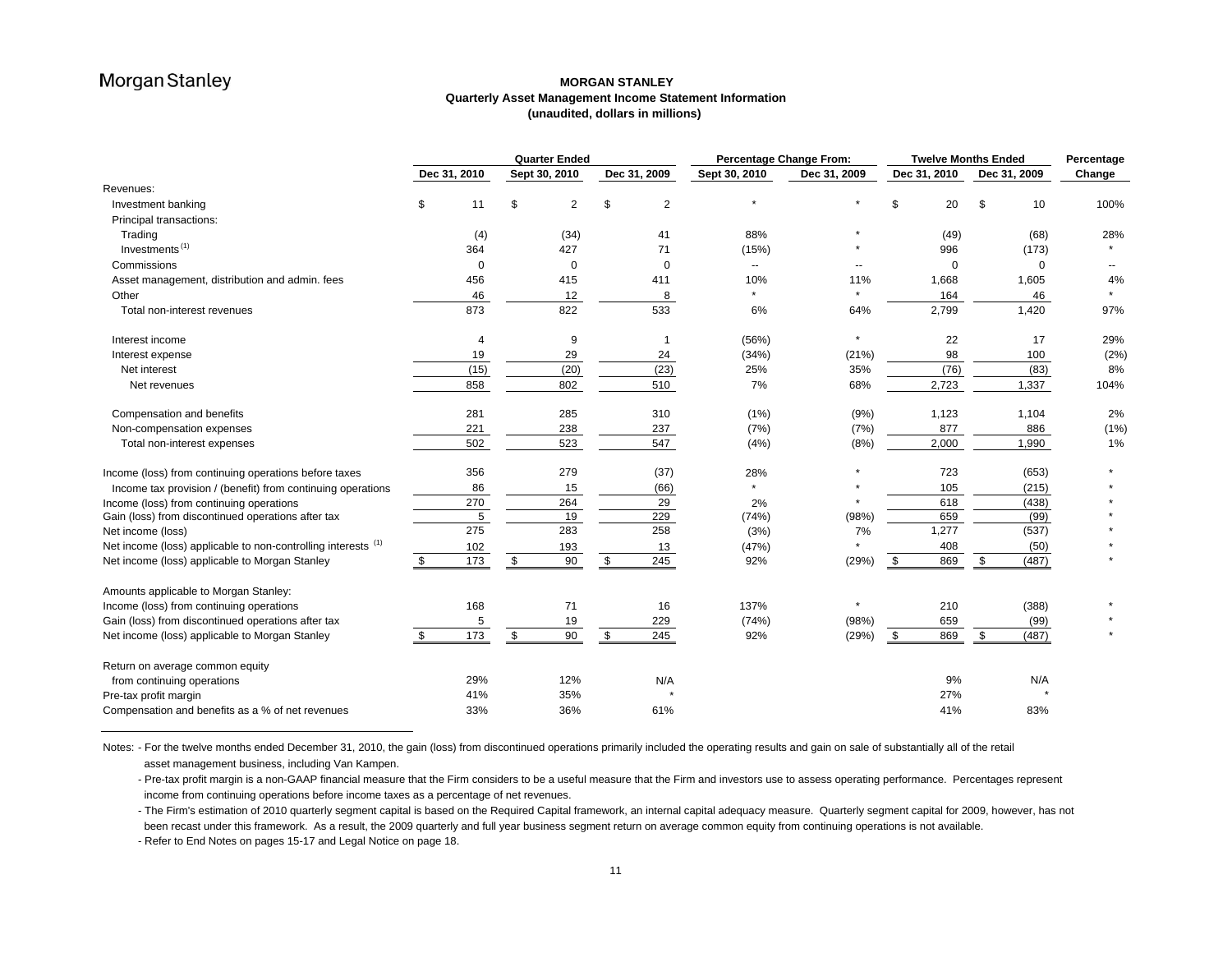### **MORGAN STANLEY Quarterly Financial Information and Statistical Data Asset Management (unaudited, dollars in billions)**

|                                                       | <b>Quarter Ended</b> |                |            |                |               |                | <b>Percentage Change From:</b><br><b>Twelve Months Ended</b> |                          |              |              | Percentage |
|-------------------------------------------------------|----------------------|----------------|------------|----------------|---------------|----------------|--------------------------------------------------------------|--------------------------|--------------|--------------|------------|
|                                                       |                      | Dec 31, 2010   |            | Sept 30, 2010  |               | Dec 31, 2009   | Sept 30, 2010                                                | Dec 31, 2009             | Dec 31, 2010 | Dec 31, 2009 | Change     |
| Assets under management or supervision                |                      |                |            |                |               |                |                                                              |                          |              |              |            |
| Net flows by asset class                              |                      |                |            |                |               |                |                                                              |                          |              |              |            |
| Core Asset Management                                 |                      |                |            |                |               |                |                                                              |                          |              |              |            |
| Equity                                                | \$                   | (0.1)          | \$         | 0.9            | \$            | (0.7)          | $\star$                                                      | 86%                      | \$<br>(1.3)  | (7.7)<br>\$  | 83%        |
| Fixed income - Long Term                              |                      | (0.6)          |            | (0.3)          |               | 1.4            | $(100\%)$                                                    | $\star$                  | 0.6          | (6.5)        |            |
| <b>Money Market</b>                                   |                      | 1.3            |            | 1.5            |               | 7.3            | (13%)                                                        | (82%)                    | (5.5)        | (21.6)       | 75%        |
| Alternatives                                          |                      | (1.0)          |            | (0.5)          |               | 1.3            | $(100\%)$                                                    |                          | (1.7)        | (3.5)        | 51%        |
| <b>Total Core Asset Management</b>                    |                      | (0.4)          |            | 1.6            |               | 9.3            | $\star$                                                      |                          | (7.9)        | (39.3)       | 80%        |
| Merchant Banking                                      |                      |                |            |                |               |                |                                                              |                          |              |              |            |
| <b>Private Equity</b>                                 |                      | 0.0            |            | 0.1            |               | 0.8            | $\star$                                                      | $\star$                  | 0.5          | 0.4          | 25%        |
| Infrastructure                                        |                      | 0.0            |            | 0.0            |               | 0.0            |                                                              |                          | 0.0          | 0.0          |            |
| <b>Real Estate</b>                                    |                      | (0.2)          |            | 1.2            |               | 0.2            |                                                              |                          | 1.7          | (2.2)        |            |
| <b>Total Merchant Banking</b>                         |                      | (0.2)          |            | 1.3            |               | 1.0            |                                                              |                          | 2.2          | (1.8)        | $\star$    |
| Total net flows                                       | \$                   | (0.6)          | \$         | 2.9            | \$            | 10.3           | $\star$                                                      | $\star$                  | (5.7)<br>\$  | (41.1)<br>\$ | 86%        |
| Assets under management or supervision by asset class |                      |                |            |                |               |                |                                                              |                          |              |              |            |
| Core Asset Management                                 |                      |                |            |                |               |                |                                                              |                          |              |              |            |
| Equity                                                | \$                   | 92             | \$         | 86             | \$            | 81             | 7%                                                           | 14%                      |              |              |            |
| Fixed income - Long Term                              |                      | 59             |            | 61             |               | 54             | (3%)                                                         | 9%                       |              |              |            |
| <b>Money Market</b>                                   |                      | 53             |            | 52             |               | 59             | 2%                                                           | (10%)                    |              |              |            |
| Alternatives                                          |                      | 43             |            | 43             |               | 42             | $\sim$                                                       | 2%                       |              |              |            |
| <b>Total Core Asset Management</b>                    |                      | 247            |            | 242            |               | 236            | 2%                                                           | 5%                       |              |              |            |
| Merchant Banking                                      |                      |                |            |                |               |                |                                                              |                          |              |              |            |
| <b>Private Equity</b>                                 |                      | 5              |            | 5              |               | 4              | $\sim$                                                       | 25%                      |              |              |            |
| Infrastructure                                        |                      | $\overline{4}$ |            | 4              |               | 4              | --                                                           | $\overline{\phantom{a}}$ |              |              |            |
| <b>Real Estate</b>                                    |                      | 16             |            | 15             |               | 15             | 7%                                                           | 7%                       |              |              |            |
| <b>Total Merchant Banking</b>                         |                      | 25             |            | 24             |               | 23             | 4%                                                           | 9%                       |              |              |            |
| Total Assets Under Management or Supervision          | $\frac{1}{2}$        | 272            | $\sqrt{2}$ | 266            | $\frac{1}{2}$ | 259            | 2%                                                           | 5%                       |              |              |            |
| Share of minority stake assets                        |                      | $\overline{7}$ |            | $\overline{7}$ |               | $\overline{7}$ | $\overline{\phantom{a}}$                                     | $\overline{\phantom{a}}$ |              |              |            |
| Total                                                 | \$                   | 279            | \$         | 273            | \$            | 266            | 2%                                                           | 5%                       |              |              |            |

Notes: - Data excludes substantially all of the retail asset management business, including Van Kampen.

- Alternatives include a range of alternative investment products such as hedge funds, funds of hedge funds and funds of private equity funds.

- Net Flows by region [inflow / (outflow)] for the quarters ended Dec 31, 2010, Sept 30, 2010 and Dec 31, 2009 are:

U.S.: \$(1.8) billion, \$(0.5) billion and \$6.7 billion

Non-U.S.: \$1.2 billion, \$3.4 billion and \$3.6 billion

- Assets under management or supervision by region for the quarters ended Dec 31, 2010, Sept 30, 2010 and Dec 31, 2009 are:

U.S.: \$178 billion, \$174 billion and \$176 billion

Non-U.S.: \$94 billion, \$92 billion and \$83 billion

- The share of minority stake assets represents Asset Management's proportional share of assets managed by entities in which it owns a minority stake.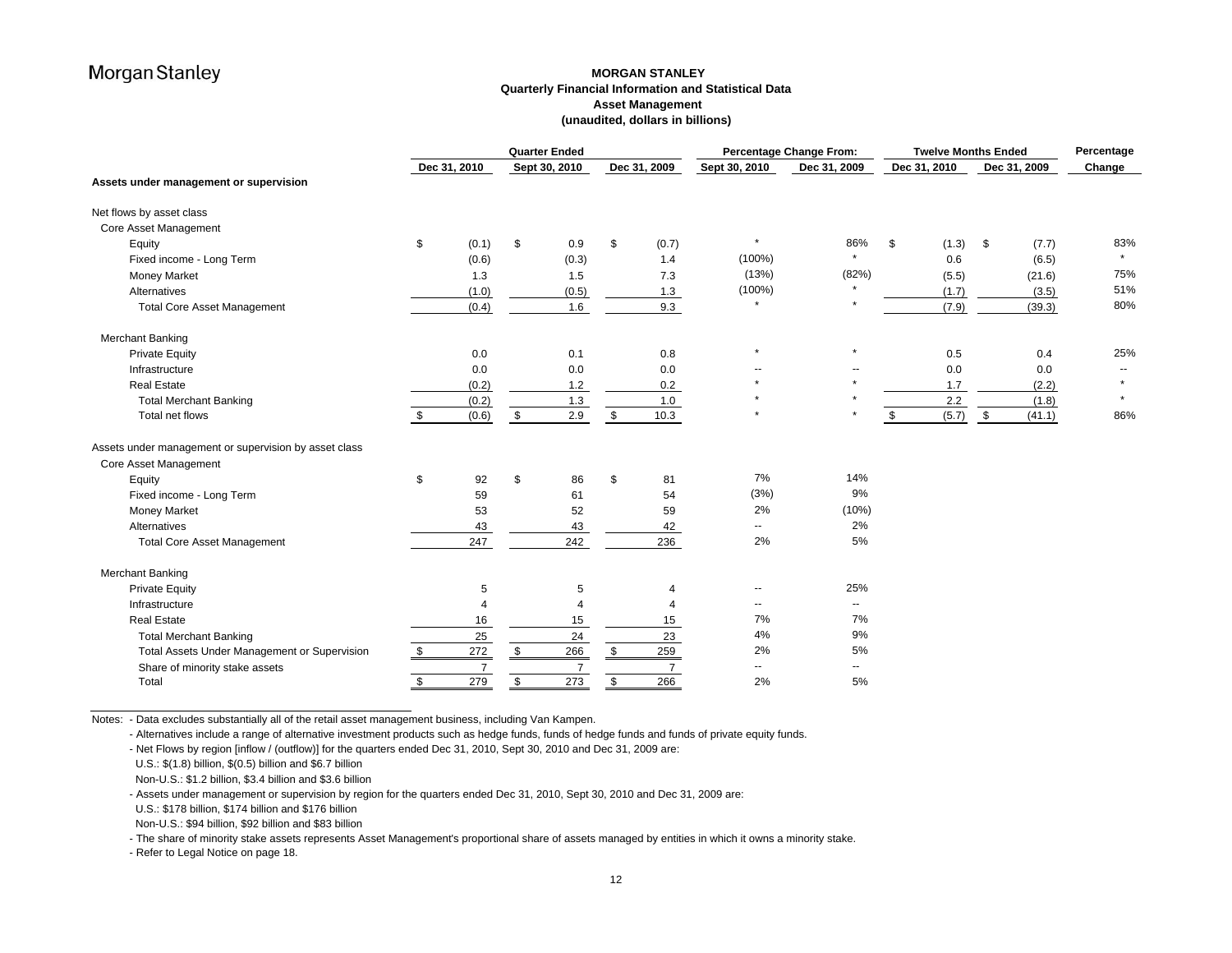**This page represents an addendum to the 4Q 2010 Financial Supplement, Appendix I**

### **MORGAN STANLEY Earnings Per Share Calculation Under Two-Class Method Three Months Ended Dec 31, 2010 (unaudited, in millions, except for per share data)**

|                                          | Allocation of net income from continuing operations        |                             |                                                                                      |                                     |                                          |                                |                          |  |  |  |
|------------------------------------------|------------------------------------------------------------|-----------------------------|--------------------------------------------------------------------------------------|-------------------------------------|------------------------------------------|--------------------------------|--------------------------|--|--|--|
|                                          | (A)                                                        | (B)                         | (C)                                                                                  | (D)                                 | (E)                                      | (F)                            | (H)                      |  |  |  |
|                                          |                                                            |                             |                                                                                      |                                     |                                          | $(D)+(E)$                      | (F)/(A)                  |  |  |  |
|                                          | Weighted Average # of<br><b>Shares</b>                     | % Allocation <sup>(2)</sup> | Net income from<br>continuing operations<br>applicable to Morgan<br>Stanley $^{(3)}$ | Distributed Earnings <sup>(4)</sup> | Undistributed<br>Earnings <sup>(5)</sup> | Total<br>Earnings<br>Allocated | Basic EPS <sup>(8)</sup> |  |  |  |
| <b>Basic Common Shares</b>               | 1,437                                                      | 97%                         |                                                                                      | \$72                                | \$558                                    | (6)<br>\$630                   | \$0.44                   |  |  |  |
| Participating Restricted Stock Units (1) | 39                                                         | 3%                          |                                                                                      | \$2                                 | \$14                                     | (7)<br>\$16                    | N/A                      |  |  |  |
|                                          | 1,476                                                      | 100%                        | \$646                                                                                | \$74                                | \$572                                    | \$646                          |                          |  |  |  |
|                                          | Allocation of gain (loss) from discontinued operations     |                             |                                                                                      |                                     |                                          |                                |                          |  |  |  |
|                                          | (A)                                                        | (B)                         | (C)                                                                                  | (D)                                 | (E)                                      | (F)                            | (H)                      |  |  |  |
|                                          |                                                            |                             |                                                                                      |                                     |                                          | $(D)+(E)$                      | (F)/(A)                  |  |  |  |
|                                          |                                                            |                             |                                                                                      |                                     |                                          |                                |                          |  |  |  |
|                                          | Weighted Average # of                                      |                             | Gain (loss) from<br><b>Discontinued Operations</b><br>Applicable to Common           |                                     | Undistributed                            | Total<br>Earnings              |                          |  |  |  |
|                                          | Shares                                                     | % Allocation <sup>(2)</sup> | Shareholders, after Tax <sup>(3)</sup>                                               | Distributed Earnings <sup>(4)</sup> | Earnings <sup>(5)</sup>                  | Allocated                      | Basic EPS <sup>(8)</sup> |  |  |  |
| <b>Basic Common Shares</b>               | 1,437                                                      | 97%                         |                                                                                      | \$0                                 | (\$30)                                   | (6)<br>(\$30)                  | (\$0.02)                 |  |  |  |
| Participating Restricted Stock Units (1) | 39                                                         | 3%                          |                                                                                      | \$0                                 | ( \$1)                                   | (7)<br>( \$1)                  | N/A                      |  |  |  |
|                                          | 1.476                                                      | 100%                        | (\$31)                                                                               | \$0                                 | (\$31)                                   | ( \$31)                        |                          |  |  |  |
|                                          | Allocation of net income applicable to common shareholders |                             |                                                                                      |                                     |                                          |                                |                          |  |  |  |
|                                          | (A)                                                        | (B)                         | (C)                                                                                  | (D)                                 | (E)                                      | (F)                            | (H)                      |  |  |  |
|                                          |                                                            |                             |                                                                                      |                                     |                                          | $(D)+(E)$                      | (F)/(A)                  |  |  |  |
|                                          | Weighted Average # of<br><b>Shares</b>                     | % Allocation <sup>(2)</sup> | Net income applicable to<br>Morgan Stanley <sup>(3)</sup>                            | Distributed Earnings <sup>(4)</sup> | Undistributed<br>Earnings <sup>(5)</sup> | Total<br>Earnings<br>Allocated | Basic EPS <sup>(8)</sup> |  |  |  |
| <b>Basic Common Shares</b>               | 1,437                                                      | 97%                         |                                                                                      | \$72                                | \$528                                    | (6)<br>\$600                   | \$0.42                   |  |  |  |
| Participating Restricted Stock Units (1) | 39                                                         | 3%                          |                                                                                      | \$2                                 | \$13                                     | (7)<br>\$15                    | N/A                      |  |  |  |
|                                          | 1.476                                                      | 100%                        | \$615                                                                                | \$74                                | \$541                                    | \$615                          |                          |  |  |  |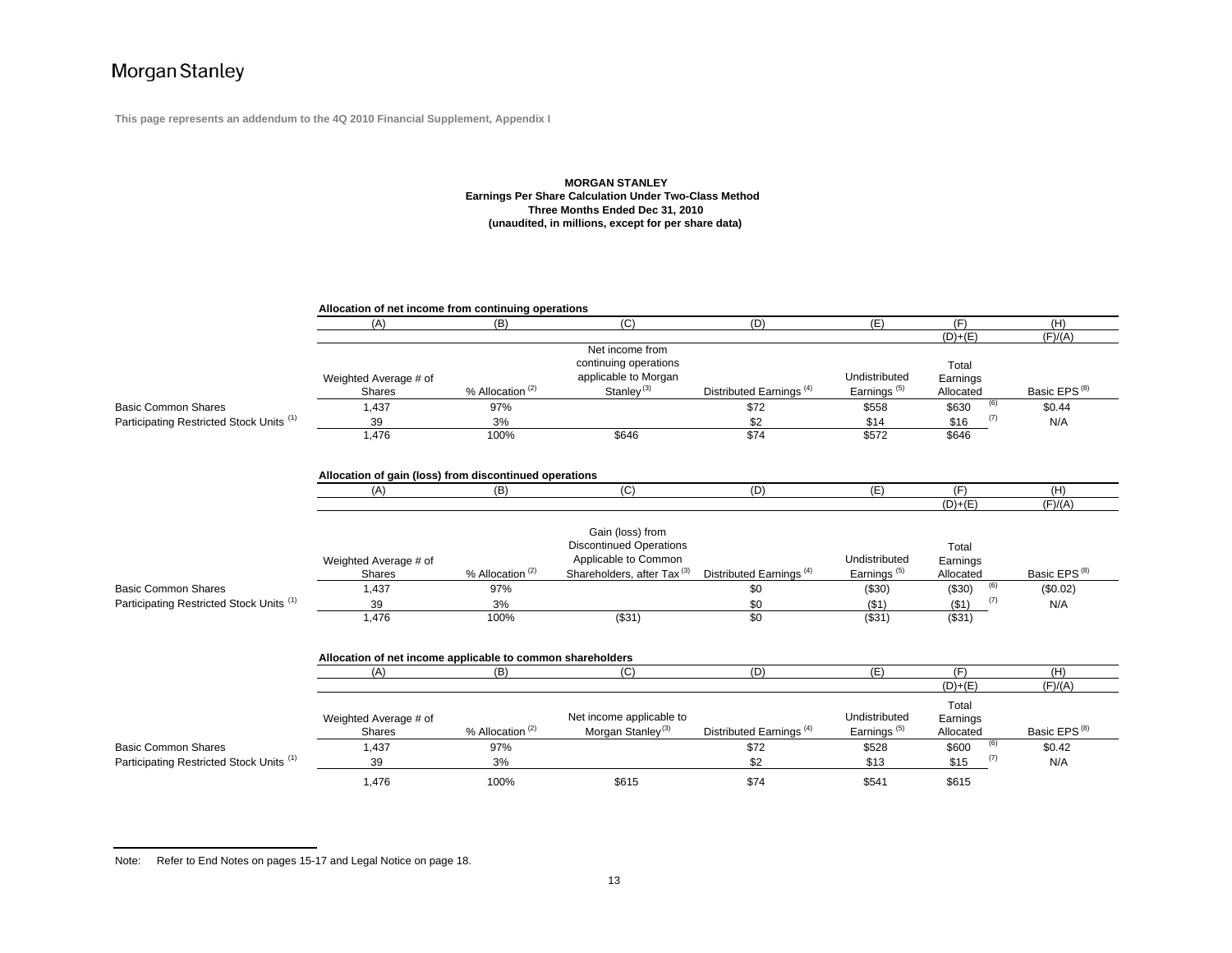**This page represents an addendum to the 4Q 2010 Financial Supplement, Appendix II**

#### **MORGAN STANLEY Earnings Per Share Calculation Under Two-Class Method Twelve Months Ended Dec 31, 2010 (unaudited, in millions, except for per share data)**

|                                                     | Allocation of net income from continuing operations           |                             |                                                                                                                      |                                     |                                                                              |                                                                                    |                                |                           |
|-----------------------------------------------------|---------------------------------------------------------------|-----------------------------|----------------------------------------------------------------------------------------------------------------------|-------------------------------------|------------------------------------------------------------------------------|------------------------------------------------------------------------------------|--------------------------------|---------------------------|
|                                                     | (A)                                                           | (B)                         | (C)                                                                                                                  | (D)                                 | (E)                                                                          | (F)                                                                                | (G)                            | (H)                       |
|                                                     |                                                               |                             |                                                                                                                      |                                     |                                                                              |                                                                                    | $(D)+(E)+(F)$                  | (G)/(A)                   |
|                                                     | Weighted Average # of<br><b>Shares</b>                        | % Allocation <sup>(3)</sup> | Net income from continuing<br>operations applicable to<br>Morgan Stanley <sup>(4)</sup>                              | Distributed Earnings <sup>(5)</sup> | Undistributed Earnings Not in<br>Excess of Reference Dividend (6)            | Undistributed Earnings in<br><b>Excess of Reference</b><br>Dividend <sup>(6)</sup> | Total<br>Earnings<br>Allocated | Basic EPS <sup>(10)</sup> |
| <b>Basic Common Shares</b>                          | 1,362                                                         | 92%                         |                                                                                                                      | \$270                               | \$1,201                                                                      | \$1,903                                                                            | (7)<br>\$3,374                 | \$2.48                    |
| Participating Restricted Stock Units <sup>(1)</sup> | 43                                                            | 3%                          |                                                                                                                      | \$9                                 | \$38                                                                         | \$61                                                                               | (8)<br>\$108                   | N/A                       |
| CIC Equity Units <sup>(2)</sup>                     | 72                                                            | 5%                          |                                                                                                                      | \$0                                 | \$0                                                                          | \$101                                                                              | \$101                          | N/A                       |
|                                                     | 1,477                                                         | 100%                        | \$3,583                                                                                                              | \$279                               | \$1,239                                                                      | \$2,065                                                                            | \$3,583                        |                           |
|                                                     | Allocation of gain (loss) from discontinued operations<br>(A) | (B)                         | (C)                                                                                                                  | (D)                                 | (E)                                                                          | (F)                                                                                | (G)                            | (H)                       |
|                                                     |                                                               |                             |                                                                                                                      |                                     |                                                                              |                                                                                    | $(D)+(E)+(F)$                  | (G)/(A)                   |
|                                                     | Weighted Average # of<br><b>Shares</b>                        | % Allocation <sup>(3)</sup> | Gain (loss) from<br><b>Discontinued Operations</b><br>Applicable to Common<br>Shareholders, after Tax <sup>(4)</sup> | Distributed Earnings <sup>(5)</sup> | Undistributed Earnings Not in<br>Excess of Reference Dividend (6)            | Undistributed Earnings in<br><b>Excess of Reference</b><br>Dividend <sup>(6)</sup> | Total<br>Earnings<br>Allocated | Basic EPS <sup>(10)</sup> |
| <b>Basic Common Shares</b>                          | 1,362                                                         | 92%                         |                                                                                                                      | \$0                                 | \$0                                                                          | \$220                                                                              | (7)<br>\$220                   | \$0.16                    |
| Participating Restricted Stock Units <sup>(1)</sup> | 43                                                            | 3%                          |                                                                                                                      | \$0                                 | \$0                                                                          | \$7                                                                                | (8)<br>\$7                     | N/A                       |
| CIC Equity Units <sup>(2)</sup>                     | 72                                                            | 5%                          |                                                                                                                      | \$0                                 | \$0                                                                          | \$12                                                                               | (9)<br>\$12                    | N/A                       |
|                                                     | 1,477                                                         | 100%                        | \$239                                                                                                                | $\overline{50}$                     | \$0                                                                          | \$239                                                                              | \$239                          |                           |
|                                                     | Allocation of net income available to common shareholders     |                             |                                                                                                                      |                                     |                                                                              |                                                                                    |                                |                           |
|                                                     | (A)                                                           | (B)                         | (C)                                                                                                                  | (D)                                 | (E)                                                                          | (F)                                                                                | (G)                            | (H)                       |
|                                                     |                                                               |                             |                                                                                                                      |                                     |                                                                              |                                                                                    | $(D)+(E)+(F)$                  | (G)/(A)                   |
|                                                     | Weighted Average # of<br><b>Shares</b>                        | % Allocation <sup>(3)</sup> | Net income applicable to<br>Morgan Stanley <sup>(4)</sup>                                                            | Distributed Earnings <sup>(5)</sup> | Undistributed Earnings Not in<br>Excess of Reference Dividend <sup>(6)</sup> | Undistributed Earnings in<br><b>Excess of Reference</b><br>Dividend <sup>(6)</sup> | Total<br>Earnings<br>Allocated | Basic EPS <sup>(10)</sup> |
| <b>Basic Common Shares</b>                          | 1,362                                                         | 92%                         |                                                                                                                      | \$270                               | \$1,201                                                                      | \$2,123                                                                            | (7)<br>\$3,594                 | \$2.64                    |
| Participating Restricted Stock Units <sup>(1)</sup> | 43                                                            | 3%                          |                                                                                                                      | \$9                                 | \$38                                                                         | \$68                                                                               | (8)<br>\$115                   | N/A                       |
| CIC Equity Units <sup>(2)</sup>                     | 72                                                            | 5%                          |                                                                                                                      | \$0                                 | \$0                                                                          | \$113                                                                              | (9)<br>\$113                   | N/A                       |
|                                                     | 1,477                                                         | 100%                        | \$3,822                                                                                                              | \$279                               | \$1,239                                                                      | \$2,304                                                                            | \$3,822                        |                           |

Note: Refer to End Notes on pages 15-17 and Legal Notice on page 18.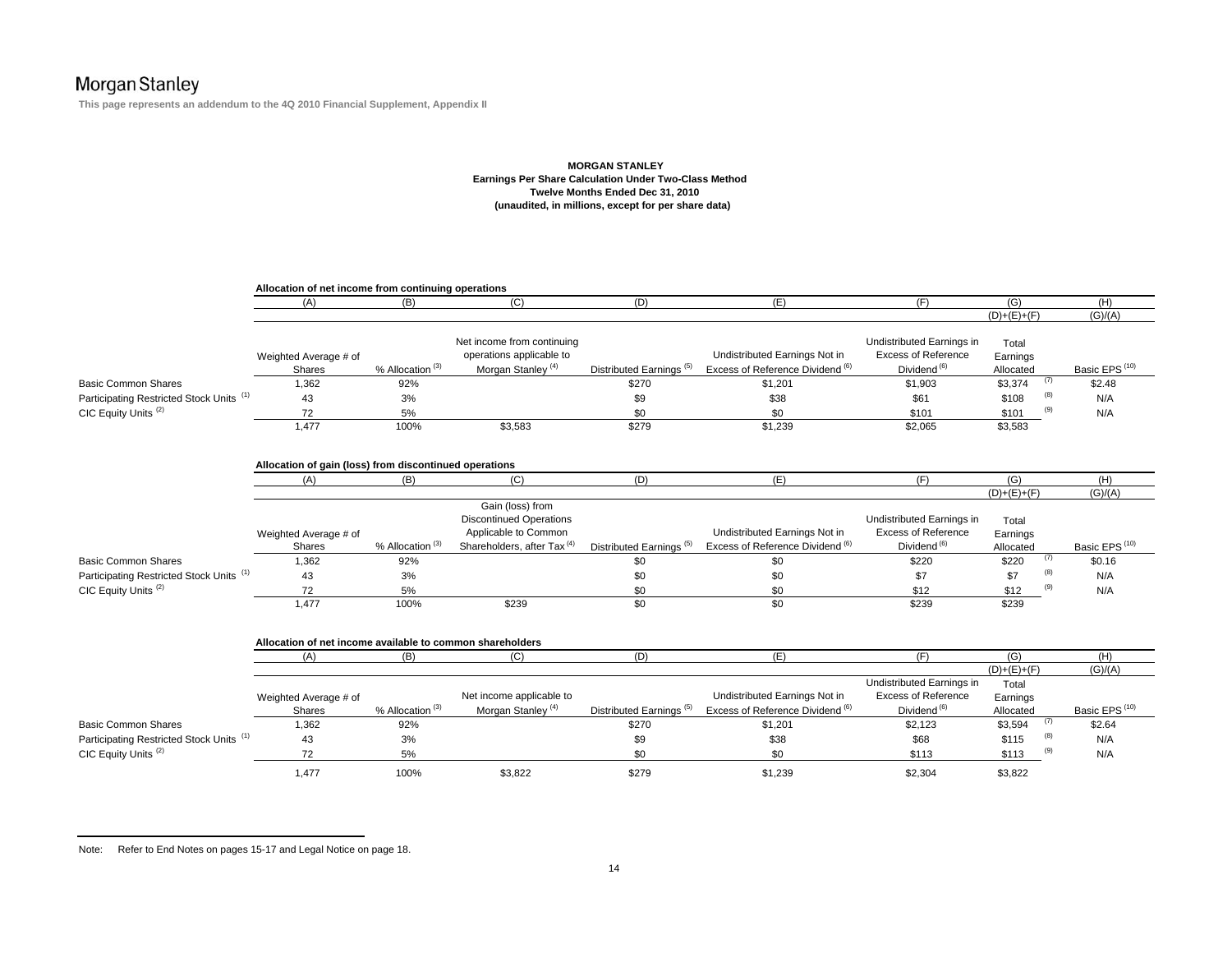#### **MORGAN STANLEYEnd Notes**

#### **Page 3:**

(1) On August 17, 2010, approximately 116 million shares were issued to CIC in settlement of the CIC Equity Units. The shares issued in settlement of the CIC Equity Units are included in basic and diluted shares outstanding for the quarter ended December 31, 2010. Prior to the quarter ended June 30, 2010, Morgan Stanley included the CIC Equity Units in diluted EPS using the more dilutive of the two-class method or treasury stock method. Beginning in the quarter ended June 30, 2010 and through the issuance date, Morgan Stanley included the CIC Equity Units in diluted EPS on a weighted average basis using the more dilutive of the two-class method or the if-converted method.

#### **Page 4:**

- (1) Reflects the regional view of the Firm's consolidated net revenues, on a managed basis, based on the following methodology: Institutional Securities: investment banking - client location, equity capital markets - client location, debt capital markets - revenue recording location, sales & trading - trading desk location. Global Wealth Management: financial advisor location. Asset Management: client location except for the merchant banking business which is based on asset location. All periods exclude net revenues related to substantially all of the retail asset management business, including Van Kampen.
- (2) Goodwill and intangible balances net of allowable mortgage servicing rights deduction for quarters ended Dec 31, 2010, Sept 30, 2010 and Dec 31, 2009 of \$141 million, \$125 million and \$123 million, respectively.
- (3) Represents average daily 95% / one-day value-at-risk ("VaR"). Includes non-trading VaR for the quarters ended Dec 31, 2010, Sept 30, 2010 and Dec 31, 2009 of \$95 million, \$103 million and \$72 million, respectively. Counterparty portfolio VaR which reflects adjustments, net of hedges, related to counterparty credit risk and other market risks is included in trading VaR for all periods. See page 7 for total trading VaR. For further discussion of the calculation of VaR and the limitations of the Firm's VaR methodology, see Part II, Item 7A "Quantitative and Qualitative Disclosures about Market Risk" in the Firm's Annual Report on Form 10-K for the year ended December 31, 2009.
- (4) For the quarter ended September 30, 2010, book value per share included a benefit of \$1.40 due to the mandatory conversion of \$5.6 billion of CIC equity units into 116 million shares of common stock in August 2010.

#### **Page 5:**

(1) The Firm's capital management approach includes an estimation of an amount of capital the Firm and its businesses require over a wide range of market environments. Beginning with the quarter ended June 30, 2010, the Firm's capital estimation is based on the Required Capital framework, an internal capital adequacy measure. Tier 1 capital and common equity are designated to segments based on the capital usage calculated by the Required Capital framework which considers a combination of a base amount of capital and an amount of economic capital reserved to absorb extreme stress events. The Firm defines parent capital as capital not specifically designated to a particular business segment. The Firm generally holds parent capital for prospective regulatory requirements, organic growth, acquisitions and other capital needs. The Firm's Required Capital is met by regulatory Tier 1 capital. The framework will evolve over time in response to changes in the business and regulatory environment and to incorporate enhancements in modeling techniques.

#### **Page 7:**

(1) Represents the loss amount that one would not expect to exceed, on average, more than five times every one hundred trading days in the Firm's trading positions if the portfolio were held constant for a one-day period. Trading VaR for all periods includes counterparty portfolio VaR which reflects adjustments, net of hedges, related to counterparty credit risk and other market risks. For further discussion of the calculation of VaR and the limitations of the Firm's VaR methodology, see Part II, Item 7A "Quantitative and Qualitative Disclosures about Market Risk" in the Firm's Annual Report on Form 10-K for the year ended December 31, 2009.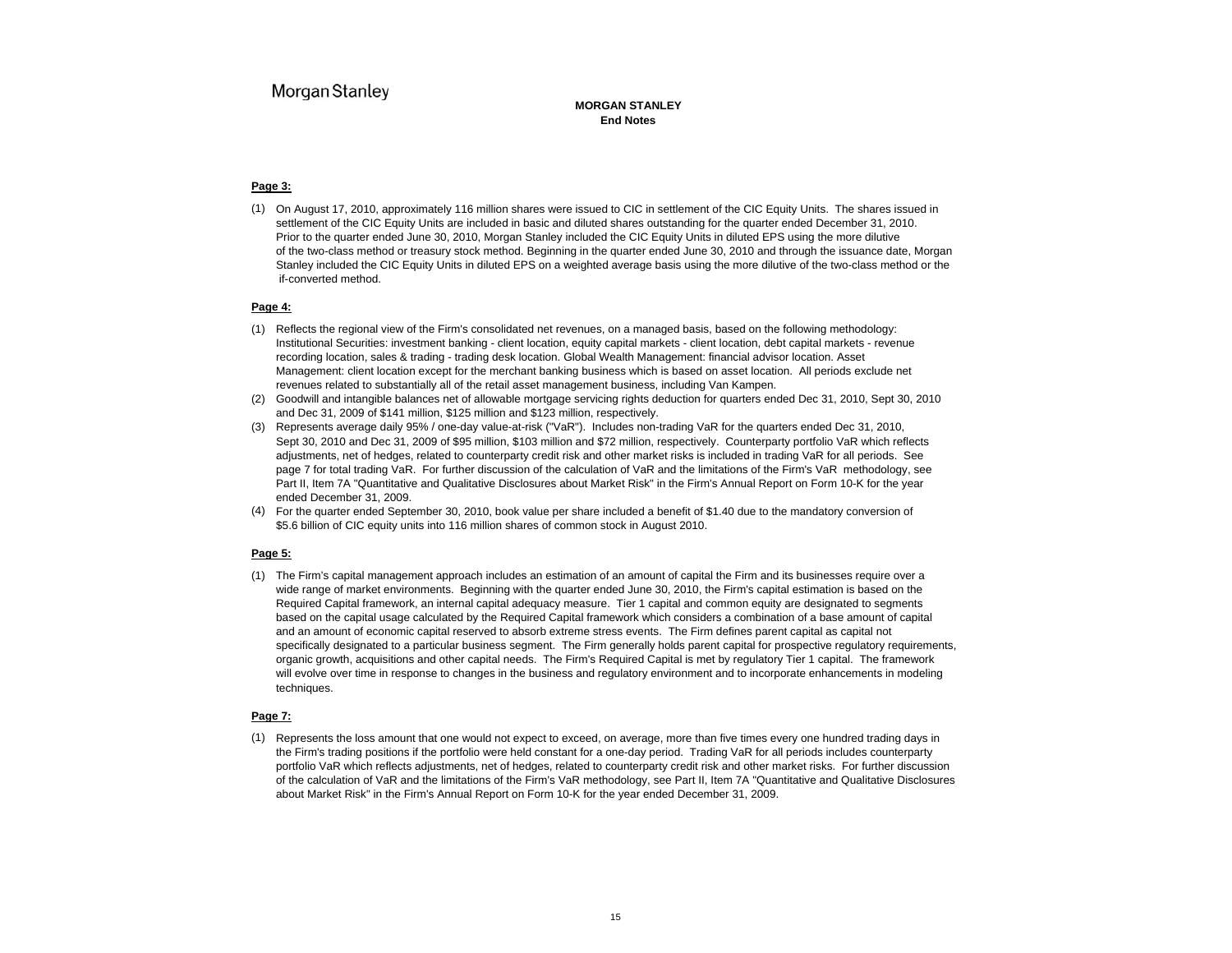#### **MORGAN STANLEYEnd Notes**

### **Page 10:**

(1) Beginning in 2010, the retail net new assets and retail locations metrics have been expanded to include the non-U.S. businesses. The quarter ended Dec 31, 2010 includes \$2.6 billion of net new money inflows and 29 retail locations, respectively related to non-U.S. businesses. The quarter ended Sept 30, 2010 includes \$2.6 billion of net new money inflows and 29 retail locations, respectively related to non-U.S. businesses. Certain legacy Smith Barney middle market activities, which are primarily institutional client focused, are required under the MSSB joint venture agreement to be transitioned from Citigroup to Morgan Stanley. As this transition progresses, commencing with the quarter ended June 30, 2010, these legacy activities have been excluded from the retail net new assets metrics. The quarter ended December 31, 2009 has been recast to exclude \$2.1 billion of these legacy net new money inflows.

### **Page 11:**

(1) The quarter and twelve months ended Dec 31, 2010 include investment gains (losses) for certain funds included in the Firm's consolidated financial statements. The limited partnership interests in these gains were reported in net income (loss) applicable to non-controlling interests.

### **Page 13:**

- (1) Unvested share-based payment awards that contain non-forfeitable rights to dividends or dividend equivalents (whether paid or unpaid) are participating securities and are included in the computation of EPS pursuant to the two-class method. Restricted Stock Units ("RSUs") that pay dividend equivalents subject to vesting are not deemed participating securities and are included in diluted shares outstanding (if dilutive) under the treasury stock method.
- (2) The percentage of weighted basic common shares and participating RSUs to the total weighted average of basic common shares and participating RSUs.
- (3) Represents net income from continuing operations, gain (loss) from discontinued operations (after tax), and net income applicable to Morgan Stanley, respectively, for the quarter ended Dec 31, 2010 prior to allocations to participating RSUs and CIC Equity Units.
- (4) Distributed earnings represent the dividends declared on common shares and participating RSUs, respectively, for the quarter ended Dec 31, 2010. The amount of dividends declared is based upon the number of common shares outstanding as of the dividend record date. During the quarter ended Dec 31, 2010, a \$0.05 dividend was declared on common shares outstanding and participating RSUs.
- (5) The two-class method assumes all of the earnings for the reporting period are distributed and allocates to the participating RSUs what they would be entitled to based on the contractual rights and obligations of the participating security.
- (6) Total income applicable to common shareholders to be allocated to the common shares in calculating basic and diluted EPS for common shares.
- (7) Total income applicable to common shareholders to be allocated to the participating RSUs reflected as a deduction to the numerator in determining basic and diluted EPS for common shares.
- (8) Basic and diluted EPS data are required to be presented only for classes of common stock, as described under the accounting guidance for earnings per share.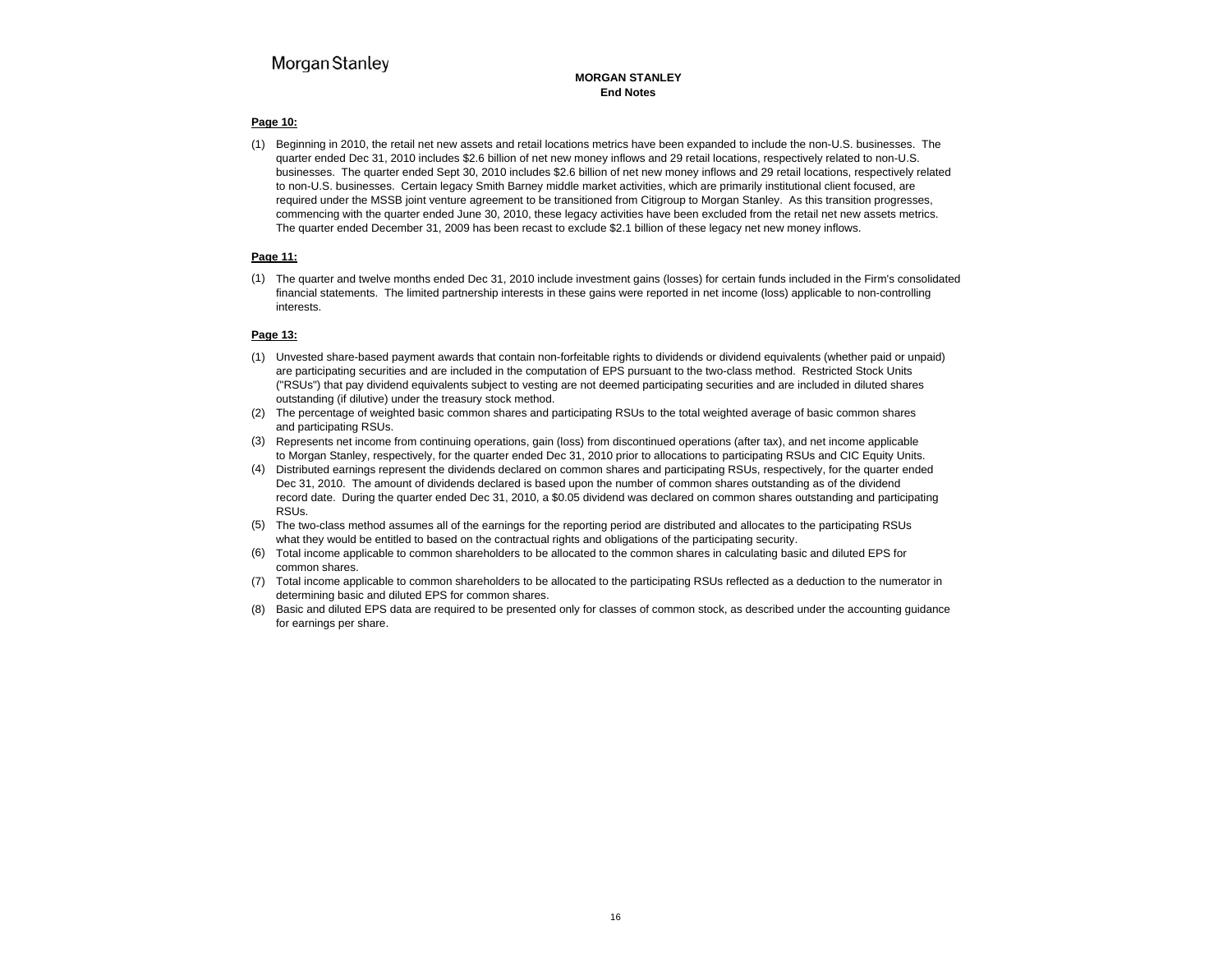### **MORGAN STANLEYEnd Notes**

#### **Page 14:**

- (1) Unvested share-based payment awards that contain non-forfeitable rights to dividends or dividend equivalents (whether paid or unpaid) are participating securities and are included in the computation of EPS pursuant to the two-class method. Restricted Stock Units ("RSUs") that pay dividend equivalents subject to vesting are not deemed participating securities and are included in diluted shares outstanding (if dilutive) under the treasury stock method.
- (2) For further information on the CIC Equity Units, see Note 13 to the consolidated financial statements in the Firm's Annual Report on Form 10-K for the year ended December 31, 2009.
- (3) The percentage of weighted basic common shares, participating RSUs and weighted CIC Equity Units to the total weighted average of basic common shares, participating RSUs and CIC Equity Units.
- (4) Represents net income from continuing operations, gain (loss) from discontinued operations (after tax), and net income applicable to Morgan Stanley, respectively, for the year ended Dec 31, 2010 prior to allocations to participating RSUs and CIC Equity Units.
- (5) Distributed earnings represent the dividends declared on common shares and participating RSUs, respectively, for the year ended Dec 31, 2010. Under the terms of the securities purchase agreement for the sale of Equity Units to CIC, if a quarterly dividend is declared above \$0.27 (the "reference dividend"), the CIC Equity Units participate via an increase in the number of shares the Firm will be required to deliver upon settlement of the contract. No cash dividends were paid to the CIC Equity Units prior to settlement of the contract. Therefore, no distributed earnings were allocated to the CIC Equity Units in the calculation of earnings per share under the two-class method.
- The two-class method assumes all of the earnings for the reporting period are distributed and allocates to the participating RSUs and CIC Equity Units what they would be entitled to based on the contractual rights and obligations of the participating security. With respect to the CIC Equity Units, the amount allocated is representative of the value of the increase in the number of shares that the Firm would be required to deliver upon settlement of the contract. No actual cash dividends will be paid to the CIC Equity Units. Assuming the reference dividend of \$0.27 per quarter has been paid to the basic common shareholders, CIC Equity Units would receive a pro-rata allocation of the remaining undistributed earnings.
- (7) Total income applicable to common shareholders to be allocated to the common shares in calculating basic and diluted EPS for common shares.
- (8) Total income applicable to common shareholders to be allocated to the participating RSUs reflected as a deduction to the numerator in determining basic and diluted EPS for common shares.
- (9) Total income applicable to common shareholders to be allocated to the CIC Equity Units reflected as a deduction to the numerator in determining basic EPS for common shares.
- (10) Basic and diluted EPS data are required to be presented only for classes of common stock, as described under the accounting guidance for earnings per share.